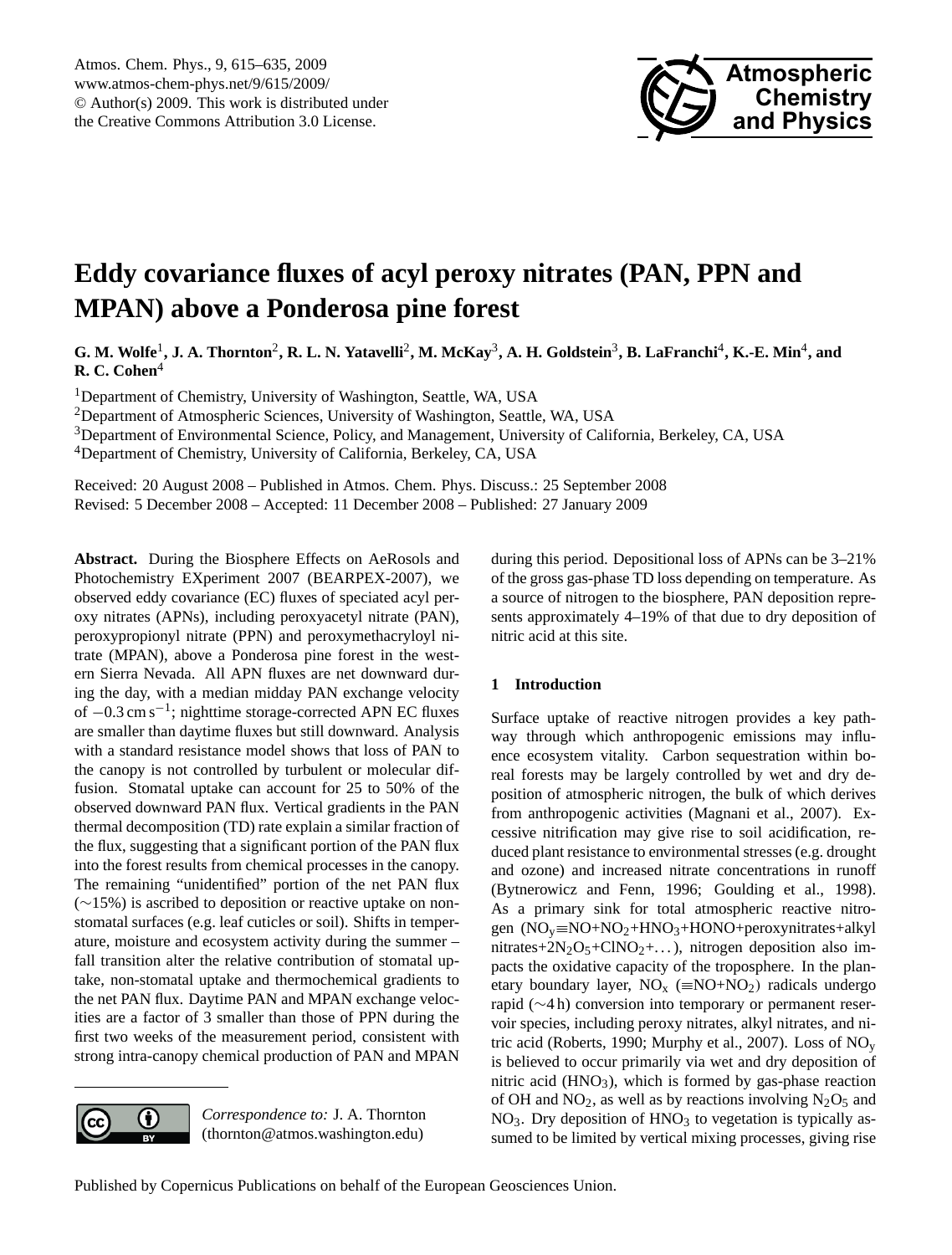to a typical  $HNO<sub>3</sub>$  lifetime of 5–10 h near the surface (Sievering et al., 2001; Brown et al., 2004; Pryor and Klemm, 2004; Day et al., 2008); thus, a few hours downwind of  $NO_x$ source regions, the  $NO<sub>v</sub>$  budget can become dominated by longer-lived nitrogen oxide reservoirs, including acyl peroxy nitrates (APNs). Although the gas-phase sources and sinks of APNs are generally well understood, the role of depositional processes remains a point of controversy and is poorly constrained in current models (Wesely and Hicks, 2000).

APNs are formed during the photochemical oxidation of volatile organic compounds (VOC) in the presence of  $NO<sub>x</sub>$ :

$$
RC(O)O2 + NO2 \rightleftharpoons RC(O)O2NO2
$$
 (R1a, R1b)

This equilibrium exhibits a strong temperature dependence, with typical APN thermal decomposition lifetimes ranging from a few hours at 298 K to days or weeks at temperatures below 273 K. Net APN lifetimes are ultimately controlled by the fate of the acyl peroxy radical  $(RC(O)O<sub>2</sub>)$ , which can reform an APN via reaction with  $NO<sub>2</sub>$  or be lost via reaction with NO,  $RO<sub>2</sub>$  or  $HO<sub>2</sub>$ . APNs with unsaturated hydrocarbon chains are also labile towards oxidation by OH and  $O_3$ . As temporary reservoirs for  $NO_2$ , APNs can redistribute  $NO<sub>x</sub>$  on regional and global scales, allowing for O<sup>3</sup> production far from source regions (Moxim et al., 1996; Kotchenruther et al., 2001; Hudman et al., 2004; Parrish et al., 2004). APNs constitute  $10-80\%$  of total NO<sub>y</sub> in urban plumes, depending on transport time, meteorological conditions and photochemical history (Roberts, 1990; Roberts et al., 2004; Cleary et al., 2007; Murphy et al., 2007; Day et al., 2008). Peroxyacetyl nitrate (PAN,  $R=CH_3$ ) typically comprises 80–90% of the speciated APN budget and is generated by the oxidation of both biogenic and anthropogenic VOC in the presence of  $NO<sub>x</sub>$  (Roberts, 1990). Other APNs have more specific VOC precursors; for example, peroxypropionyl nitrate (PPN,  $R = CH_3CH_2$ ) is generally attributed to the oxidation of n-alkanes, while peroxymethacryloyl nitrate (MPAN,  $R=CH_2C(CH_3)$ ) is formed from methacrolein, an isoprene oxidation product.

Despite the significance of APNs as  $NO<sub>x</sub>$  reservoirs and phytotoxic pollutants (Taylor, 1969), deposition of these compounds is still poorly understood. Early investigations of APN uptake to vegetation report deposition velocities of 0 to 1 cm s−<sup>1</sup> . These estimates derive from indirect fluxgradient or kinetic methods and are limited to relatively simple surfaces (e.g. grass or soil) or nighttime measurements (Hill, 1971; Garland and Penkett, 1976; Dollard et al., 1990; Shepson et al., 1992; Schrimpf et al., 1996; Doskey et al., 2004). Advances in instrumentation have since permitted the use of more direct measurement techniques, such as eddy covariance (EC); however, results are far from conclusive. A recent 12-day set of speciated APN EC flux measurements demonstrates downward fluxes over a Loblolly pine plantation (Turnipseed et al., 2006) with magnitudes similar to prior studies and consistent with leaf-level uptake experiments (Okano et al., 1990; Sparks et al., 2003). In contrast, Farmer and Cohen (2008) report a noon summertime upward flux (efflux) velocity of  $+0.7 \text{ cm s}^{-1}$  for total peroxy nitrates over a Ponderosa pine forest, which they attribute to withincanopy photochemical production that occurs faster than depositional loss. Accurate modeling of atmosphere-ecosystem interactions and within-canopy chemistry requires a more complete understanding of canopy-level APN fluxes. The fate of nitrogen entering foliage via APN deposition remains unclear, but this channel may contribute as much as 20% to total N deposition in some regions (Sparks et al., 2003).

As part of the Biosphere Effects on AeRosols and Photochemistry EXperiment 2007 (BEARPEX-2007), we deployed our thermal dissociation – chemical ionization mass spectrometer to measure EC fluxes and vertical concentration gradients of a suite of APNs above and within a Ponderosa pine forest. Here, we report on EC fluxes of PAN, PPN and MPAN. To date, this work represents the single longest record of direct, speciated APN fluxes measured via the EC method. Observations indicate downward daytime fluxes with magnitudes similar to those found in previous studies, although our analysis suggests that factors other than dry deposition contribute significantly to net APN fluxes. We explore the connection between above-canopy APN fluxes and intra-canopy processes, including stomatal uptake, thermal decomposition and APN production. All of these contribute to the observed fluxes, though the magnitude of each varies with environmental conditions. We also estimate the importance of APN deposition as a sink for atmospheric  $NO<sub>v</sub>$ and a source of fixed nitrogen to the biosphere.

# **2 Methods**

Below, we summarize the key details of our measurement techniques and data reduction procedures. An extended discussion of Sect. 2.2–2.3 may be found in Appendix A.

# 2.1 Research site and campaign

The BEARPEX-2007 research intensive was designed to examine atmospheric chemistry at the urban-rural interface, including the chemical evolution of urban plumes and forestatmosphere interactions. The campaign was a collaborative effort, with over ten institutions measuring a full range of chemical, particulate and meteorological parameters. Observations of APNs were made from 24 August to 8 October 2007 (Julian day of year 236 to 281) within and above a Ponderosa pine plantation owned by Sierra Pacific Industries and adjacent to the University of California at Berkeley's Blodgett Forest Research Station (BFRS). BFRS is located in the western foothills of the Sierra Nevada mountains (38°58'42.9" N, 120°57'57.9" W, 1315 m), ∼75 km northeast of Sacramento, and has been described in detail elsewhere (Goldstein et al., 2000). The site experiences a Mediterranean climate typified by hot, dry summers and cool, wet winters, with the transition from dry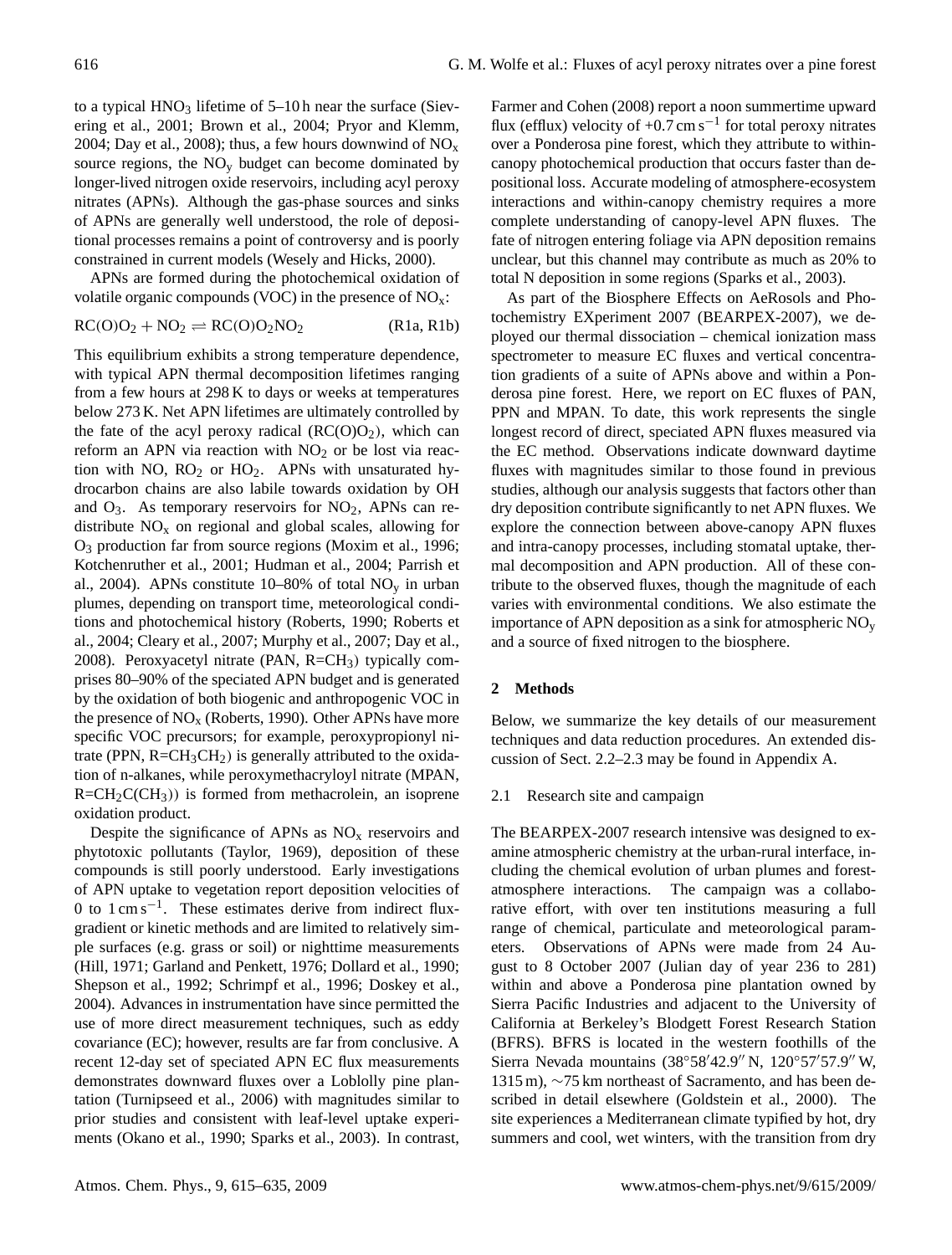to wet occurring throughout September. Summertime winds are consistently westerly to southwesterly during the day and northeasterly to easterly at night, leading to regular diurnal cycles in trace gas mixing ratios characterized by the arrival of the Sacramento urban plume during the late afternoon followed by downslope advection of cleaner mountain air throughout the night (Dillon et al., 2002; Murphy et al., 2007). The canopy is composed mainly of *Pinus ponderosa* L. planted in 1990, with a few Douglas fir, white fir and incense cedar dispersed throughout. The understory is primarily mountain whitethorn (*Ceanothus cordulatus*) and manzanita (*Arcostaphylos* spp.) shrubs with heights up to 2 m. Mean tree height within the daytime fetch was  $h_c$ =7.9 m (displacement height  $d=0.75h<sub>c</sub>=5.9$  m). One-sided leaf area index (LAI) for the full canopy (overstory and understory) is estimated at  $5.1 \text{ m}^2 \text{ m}^{-2}$  based on a tree survey conducted in early October 2007 and previous surveys of tree and brush leaf area (Xu et al., 2001; Misson et al., 2005).

The site included two sampling towers: the original 15 m walk-up tower, and a new 18 m scaffolding tower located ∼10 m north of the old tower. Inlets for APN measurements were located on the north tower. In our analysis, we employ measurements of ozone mixing ratios and fluxes (Bauer et al., 2000), vertical temperature gradients, water vapor flux and canopy needle temperature made on or near the south tower. Technical aspects of the meteorological measurements are described elsewhere (Goldstein et al., 2000). Other observations used in our analysis include laser-induced fluorescence measurements of  $NO<sub>2</sub>$  and  $HO<sub>2</sub>$  (Faloona et al., 2004) taken on or adjacent to the north tower. Power was provided by a propane generator situated 125 m north of the new tower, perpendicular to our sampling location and the prevailing daytime wind direction. As in previous campaigns at this site, generator exhaust plumes were often detected by other instrumentation (e.g. carbon monoxide monitors) during nighttime when winds were low and variable, but not during the daytime. Visual inspection of data revealed no effect of the generator exhaust on APN measurements.

## 2.2 Instrumentation

A sonic anemometer (Campbell CSAT-3) was mounted on the north tower at  $z=17.7$  m above the forest floor  $(z-d=11.9 \text{ m})$  and 2 m out from the tower into the prevailing daytime wind. The APN flux inlet was mounted 11 cm behind the sonic transducer heads and aligned horizontally and vertically with the center of the anemometer. Inlets for APN gradient measurements were also located along the north tower at 5.0 m and 1.5 m. The three sampling lines consisted of one 9.5 mm OD (flux) and two 6.4 mm OD (gradients) PFA tubes, each 30 m in length with an inline 2-micron PTFE inlet filter to remove dust and insects. Filters were changed every other day for the flux line and every 6 days for the gradient lines; filter changes did not noticeably affect instrument signal. A scroll pump maintained a constant

flow of ∼24 slpm down the flux line and ∼8 slpm down each of the gradient lines. The flux line flow was likely turbulent (Reynolds number,  $R_e \sim 3500$ ), thus minimizing inlet damping effects on flux measurements (Lenschow and Raupach, 1991). APN losses due to thermal decomposition in the inlet lines was <3%, as estimated by dividing the plug-flow residence time in the inlets (∼2 s) by the average PAN thermal decomposition lifetime (given by the inverse of the rate constant for R-1. This was confirmed by several calibration tests that showed no detectable difference in PAN signal when adding calibration PAN gas to the beginning versus the end of the inlet lines.

Speciated APN measurements were obtained via a custom-built thermal dissociation – chemical ionization mass spectrometer (TD-CIMS) similar to that described by Wolfe et al. (2007). In brief, the technique involves thermal dissociation of APNs (Reaction R1b) followed by reaction of the acyl peroxy radicals with iodide to form carboxylate anions (Villalta and Howard, 1996; Slusher et al., 2004):

$$
RC(O)O_2 + I^- \cdot (H_2O)_n \to RC(O)O^- \cdot (H_2O)_n + IO (R2)
$$

The product ions are then declustered and detected with a quadrupole mass spectrometer (Extrel). Based on sensitivity and background measurements, mean 1 s detection limits (S/N=2) for PAN, PPN and MPAN are estimated as 6 pptv, 4 pptv and 12 pptv, respectively. Total uncertainties for single-point concentration measurements are estimated as  $\pm$ (21%+3 pptv) for PAN and PPN and  $\pm$ (31%+3 pptv) for MPAN (see Appendix A).

The first half of each hour was devoted to flux measurements and the second half to gradients. While sampling from the flux inlet during minutes 0–26 of each hour, masses for PAN ( $m/z$ =58.7), PPN ( $m/z$ =72.7) and MPAN ( $m/z$ =84.7) were monitored at 3.3 Hz. Sonic anemometer measurements of horizontal and vertical wind speeds  $(u, v, w)$  and sonic virtual temperature  $(T_s$ , derived from the speed of sound) were simultaneously recorded on the same computer. As will be shown below, this sampling scheme was both long enough and fast enough to sufficiently capture all of the EC flux. The lower gradient inlets were sampled during minutes 30–43 (5.0 m) and 45–58 (1.5 m). The remaining portions of the hour were used for calibration and background measurements. Full mass spectra (30–200 amu) were also acquired periodically to confirm the peak center for each monitored APN and identify new peaks that may correspond to additional APN species (Fig. 1).

# 2.3 Eddy Covariance

In EC, the vertical flux of a scalar over a surface is given by the covariance of that scalar, c, with vertical wind velocity,  $w,$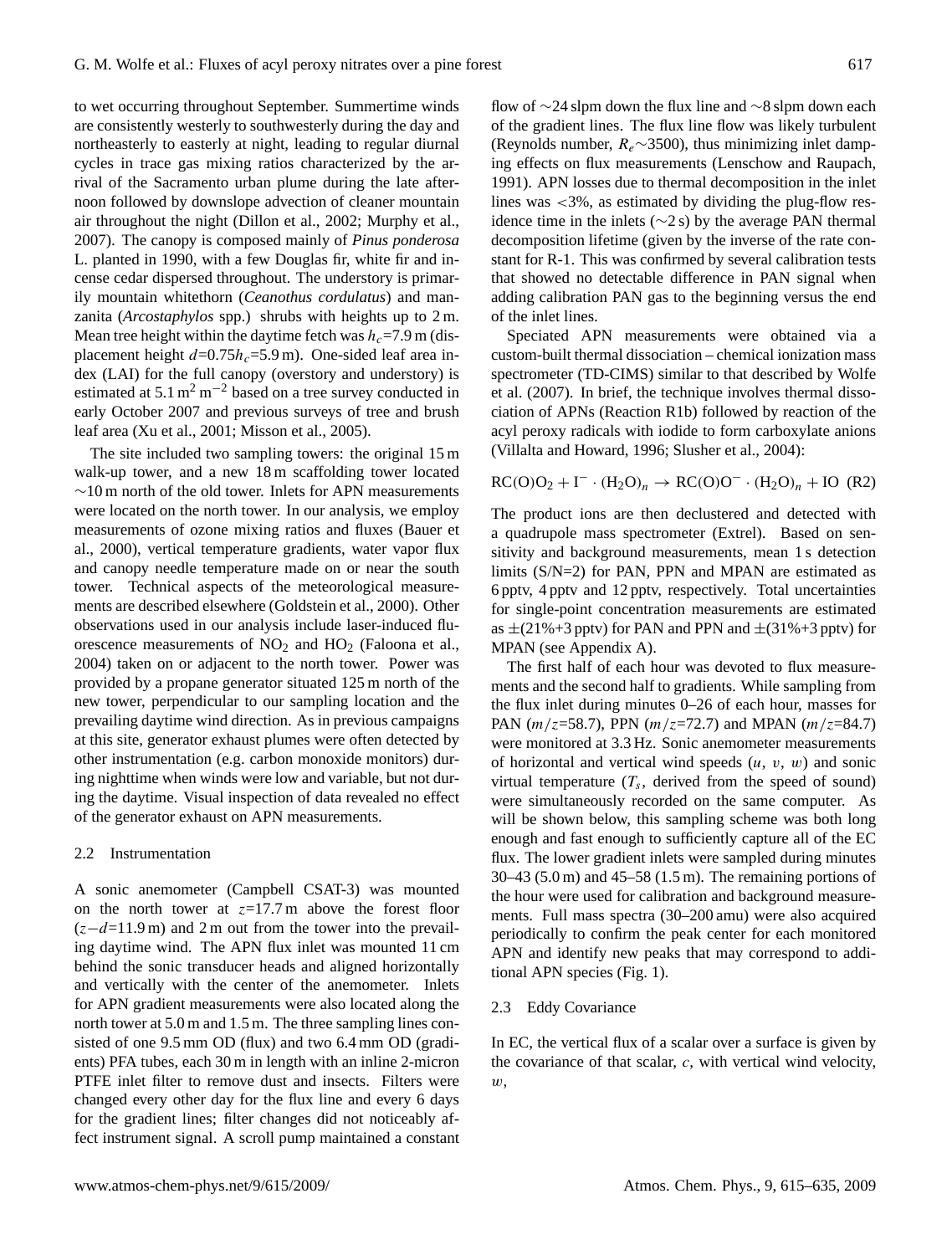

**Fig. 1.** Chemical ionization mass spectra acquired on the morning of day 248 (5 September). The solid black line represents ambient air sampled at 5.0 m, while the thin green line is a background scan obtained directly after the sample scan by adding excess NO. Signal at the PAN peak corresponds to an ambient PAN mixing ratio of ∼500 pptv. Identified peaks include PAN, PPN, MPAN, APAN (R=CH<sub>2</sub>CH,  $m/z$ =70.7), PBzN ( $R$ =C<sub>6</sub>H<sub>5</sub>,  $m/z$ =120.7), and a set of unresolved APNs (UAPN): UAPN1 at  $m/z$ =74.7 ( $R$ =CH<sub>3</sub>O or HOCH<sub>2</sub>) and UAPN2 at  $m/z = 86.7$  ( $R = CH_3CH_2CH_2$ , (CH<sub>3</sub>)<sub>2</sub>CH, CH<sub>3</sub>C(O), HC(O)CH<sub>2</sub> or HOCHCH).



**Fig. 2. (a)** Representative lag-correlation plots for vertical wind speed with PAN (black line with open squares) and with sonic virtual temperature (red line with solid circles), averaged over hours 7–17 of day 264 (21 September). The location of the peaks correspond to the optimum lag times. **(b)** Representative cumulative area plots (ogives) for cospectra of vertical wind speed with PAN (solid black line) and with sonic virtual temperature (dotted red line), averaged over hours 7–17 of day 264 (21 September) and normalized to their maximum values. Drop lines in (b) indicate the frequencies for the 10th and 90th percentiles of cospectral power, and labels at the top denote the corresponding eddy timescales. To obtain the normalized frequency in (b), multiply by  $z/\overline{U}$  =7.1 s.

$$
F_c = \frac{1}{n} \sum_{i=1}^{n} (w_i - \bar{w})(c_i - \bar{c}) = \langle w'c' \rangle
$$
 (1)

where  $n$  is the total number of data points in the measurement period and  $\bar{w}$ ,  $\bar{c}$ ,  $w'$  and  $c'$  are the mean and fluctuating components of the instantaneous measured values  $w_i$  and  $c_i$ . EC is a standard technique for measurement of energy and trace gas exchange over surfaces, and details on its application may be found elsewhere (e.g. Lee et al., 2004).

For each 27 min flux measurement period, horizontal and vertical wind vectors were despiked and rotated into the natural wind coordinate using a two-step rotation such that

 $\bar{v} = \bar{w} = 0$  (McMillen, 1988). APN mixing ratios were despiked with a similar algorithm (typically <5% of data removed) and detrended using a 10-min running mean. Lagcorrelation plots were calculated for all flux periods to determine an average lag time between scalar signals and vertical wind speed, which was then applied to each flux period before calculation of the EC flux via Eq. (1). Figure 2a shows average lag-correlation plots for PAN<sup>'</sup> and  $T'_{s}$  with w'. Since  $T'_{s}$  and  $w'$  are measured on the same sensor, their correlation is maximized at a lag of 0 points. The  $w'PAN'$  correlation is optimized at a lag of 5 points  $(-1.5 s)$ , in agreement with the calculated 1.9 s inlet tubing residence time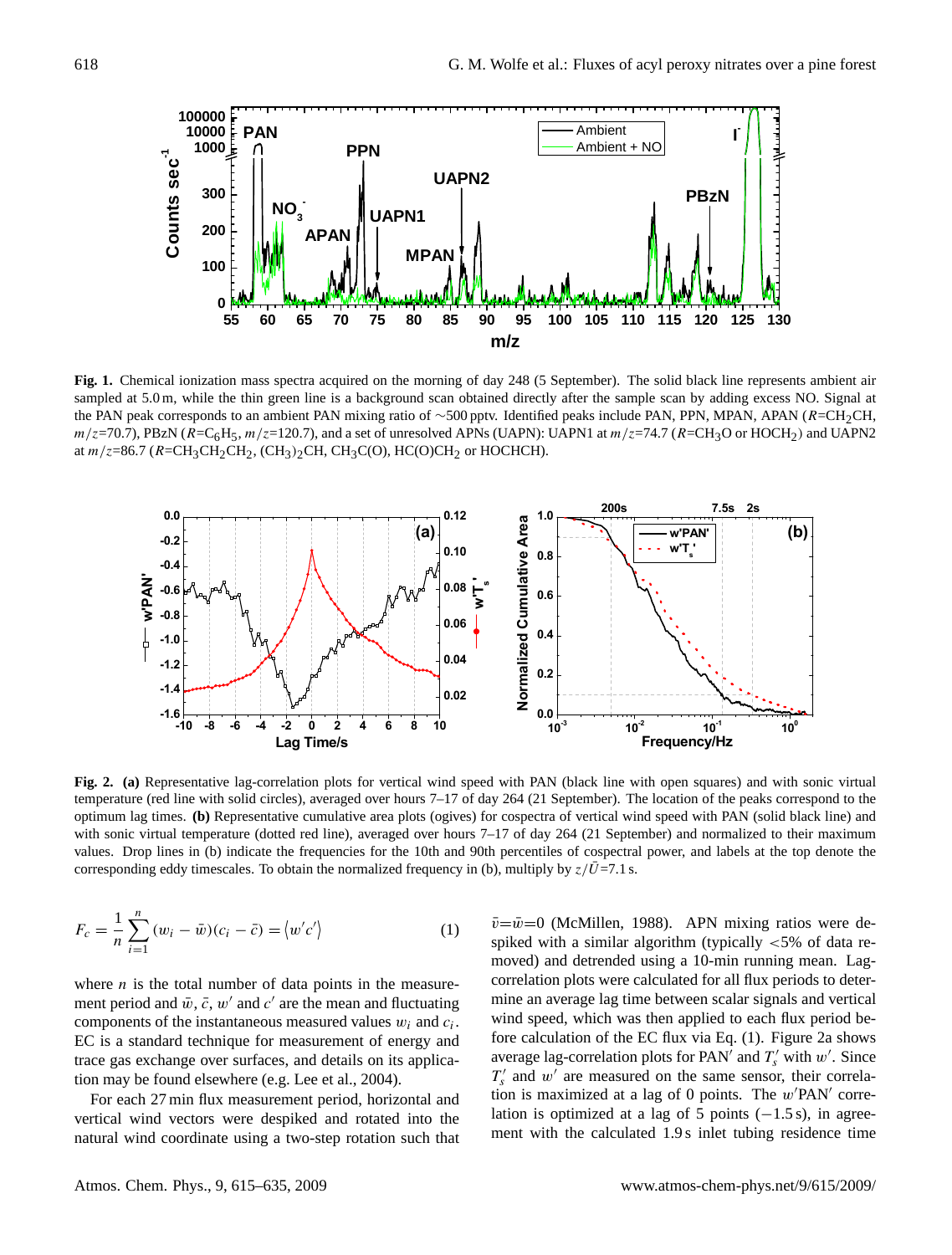minus the 0.4 s electronic delay in sonic anemometer measurements. The same lag was determined for  $w'PPN'$  and  $w'MPAN'$  correlations. After the lag correction, EC fluxes for PAN, PPN and MPAN were calculated as per Eq. (1), along with fluxes for momentum,  $F_{\text{mom}} = \langle u'w' \rangle$ , and sensible heat,  $F_{sh} = \rho c_p \langle w' T'_s \rangle$ , where  $\rho$  is air density and  $c_p$  is the heat capacity of air at constant pressure.

Cumulative distribution plots of flux cospectra, or ogives, provide a straightforward method for identifying potential errors in measured fluxes due to spectral attenuation or other factors. Figure 2b shows the cumulative contribution of all frequency components to the total fluxes of PAN and  $T_s$  averaged over a single day. Both ogives closely approach horizontal asymptotes at the ends of the spectrum, indicating that sampling was both long enough and fast enough to capture the dominant flux-carrying eddies. The  $w'PAN'$  ogive decreases more quickly than the  $w'T'_{s}$  ogive above 0.01 Hz, suggesting that some PAN flux is being lost at these frequencies, or else the distribution of flux-carrying eddies is different for these two scalars (see also Fig. 3b). Sensor separation and inlet dampening errors are estimated by applying transfer functions to measured cospectra and calculating the corrected covariance (Moore, 1986; Massman, 1991); in both cases, the average PAN flux error is <2%. Flux underestimates due to instrument time response (Horst, 1997) are typically 6% for daytime measurements and 4% at night. Uncertainties in EC fluxes may also arise from random noise in concentration measurements (Lenschow and Kristensen, 1985; Ritter et al., 1990). Typical fractional uncertainties in APN fluxes due to instrument noise are  $\pm 10-20\%$  (see Appendix A). Taking into account the uncertainty in concentration measurements, spectral attenuation and instrument noise, total uncertainties in hourly EC fluxes are conservatively estimated as  $\pm 40\%$  for PAN and PPN and  $\pm 50\%$  for MPAN. Note that most of the data presented is averaged over longer timescales, where variance is dominated by atmospheric variability rather than random errors.

# 2.4 Spectral analysis

Analysis of spectra can provide further validation of EC fluxes and insight into the mechanisms controlling turbulent transport at BFRS. Figure 3a shows representative cospectra of vertical wind velocity with  $T_s$  and PAN. Both  $w'PAN'$ and  $w'T'_{s}$  cospectra decrease linearly throughout the inertial sub-range (above 0.003 Hz), although the falloff slope,  $f^{-5/3}$ , is shallower than the  $f^{-7/3}$  predicted by surface layer theory (Kaimal and Finnigan, 1994). Shallow cospectral slopes have been observed previously at BFRS for different micrometeorological scalar measurements (Farmer et al., 2006) and may be indicative of complex processes controlling the turbulence structure at this site, such as wake/waving turbulence production (Kaimal and Finnigan, 1994). Positive values (opposite sign from the net flux) in the highfrequency end of the  $w'PAN'$  cospectrum may also hint at



**Fig. 3. (a)** Averaged cospectra for vertical wind speed with PAN (solid black line with solid and open circles) and with sonic virtual temperature (dotted red line). All cospectra from hour 13 (∼40 cospectra in total) were averaged together, and the average cospectra were further smoothed by averaging into 200 equally-spaced logarithmic bins. Solid and open circles in the  $w'PAN'$  cospectrum denote negative and positive cospectral density, respectively. The dashed green line indicates the −7/3 slope expected for the inertial sub-range. **(b)** Frequency-weighted, covariance-normalized cospectra for vertical wind speed with PAN (solid black line) and with sonic virtual temperature (dotted red line), averaged as in (a). Note that absolute frequency is shown on the bottom axis of (b); the normalized frequency can be obtained by multiplying by  $z/\overline{U}$  =7.1 s.

intricate within-canopy activity. Intra-canopy production of PAN combined with shear or wake-generated eddies could give rise to an apparent upward flux at these frequencies, although in Fig. 3a the spectral power in this range is  $< 0.2\%$ of the total covariance observed at 9.8 m above the canopy top.

Frequency-weighted  $w'PAN'$  cospectra (Fig. 3b) also display significant structure, with two distinct maxima. The higher-frequency maximum at 0.03 Hz (normalized frequency  $n=0.21$ ), collocated with that of the  $w'T'_{s}$  cospectrum, corresponds to an eddy scale of  $\tau_w \sim 20$ –50 s and is likely dominated by shear and thermal eddies. The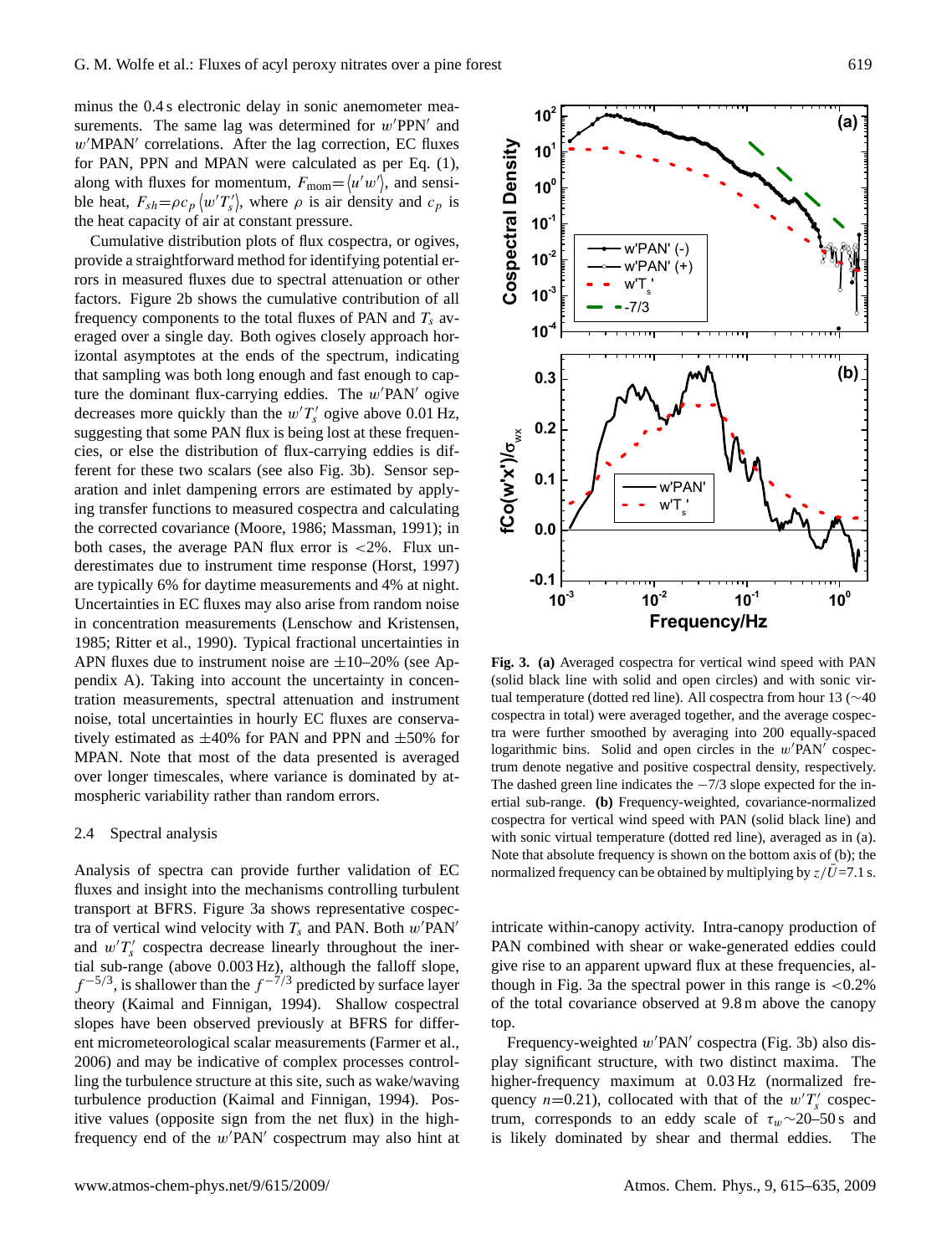

**Fig. 4.** Time series for **(a)** PAN mixing ratio, **(b)** PAN flux, **(c)** PAN exchange velocity and **(d)** sonic virtual temperature (solid red line), precipitation (solid dark yellow line with open circles) and relative humidity (dotted blue line). All data are averaged to an hourly time base. Missing data in (a) and (d) are due to instrument failure, while missing data in (b) and (c) are due to both instrumental issues and quality control removal protocols. Thick dotted magenta lines in (a) denote the division between months.

lower-frequency maximum at  $0.006 \text{ Hz}$  (*n*=0.04) might result from periodic sweep-ejection events, as the timescale  $(\tau_w \sim 100-200 \text{ s})$  is consistent with previous observations of such behavior at BFRS (Holzinger et al., 2005). Falloff in the high-frequency end is faster for  $w'PAN'$  cospectra than  $w'T'_s$ cospectra, as observed in previous measurements of PAN EC fluxes (Turnipseed et al., 2006). Since our calculations suggest that spectral attenuation has little effect on EC fluxes, we suspect that this steeper falloff is a real characteristic of APN fluxes, though a more rigorous analysis is outside the scope of the current study.

# **3 Results**

# 3.1 Concentrations

Figure 4a shows the full time series of PAN mixing ratios measured at 17.7 m, and Fig. 5a shows the average diurnal cycles of PAN, PPN and MPAN. Advection and photochemistry gives rise to a regular diurnal cycle that peaks around hours 14–15, a few hours prior to the arrival of the Sacramento urban plume (Dillon et al., 2002). This pattern is consistent with previous TD-LIF measurements of total peroxynitrates ( $\Sigma$ PNs) at BFRS, but summer 2007 mixing ratios of ΣPNs and of PAN+PPN+MPAN are ∼30% lower than  $\Sigma$ PNs measured in previous years (Murphy et al., 2007; Farmer and Cohen, 2008), consistent with lower average temperatures in summer 2007 (Day et al., 2008). With maximum daytime air temperatures approaching 30◦C (Fig. 4d), PAN mixing ratios decreased to  $<$  50 pptv during the first 12 days of observations. The sustained period of higher temperatures likely reduced PAN in background air and decreased its lifetime in the urban plume. PAN mixing ratios increase rapidly after day 247 (4 September) due to both a drop in temperature and the arrival of a large biomass burning plume from the nearby Moonlight fire (California Department of Forestry and Fire Protection, 2008). Another notable event is the first period of rain (Fig. 4d) on days 263, 265 and 266 (20, 22 and 23 September), followed by an increased nighttime PAN minimum over the next few days.

Mixing ratios of PPN and MPAN display qualitatively similar patterns to that of PAN, with concentrations that are typically ten times lower than PAN (see Fig. 5a and Table 1).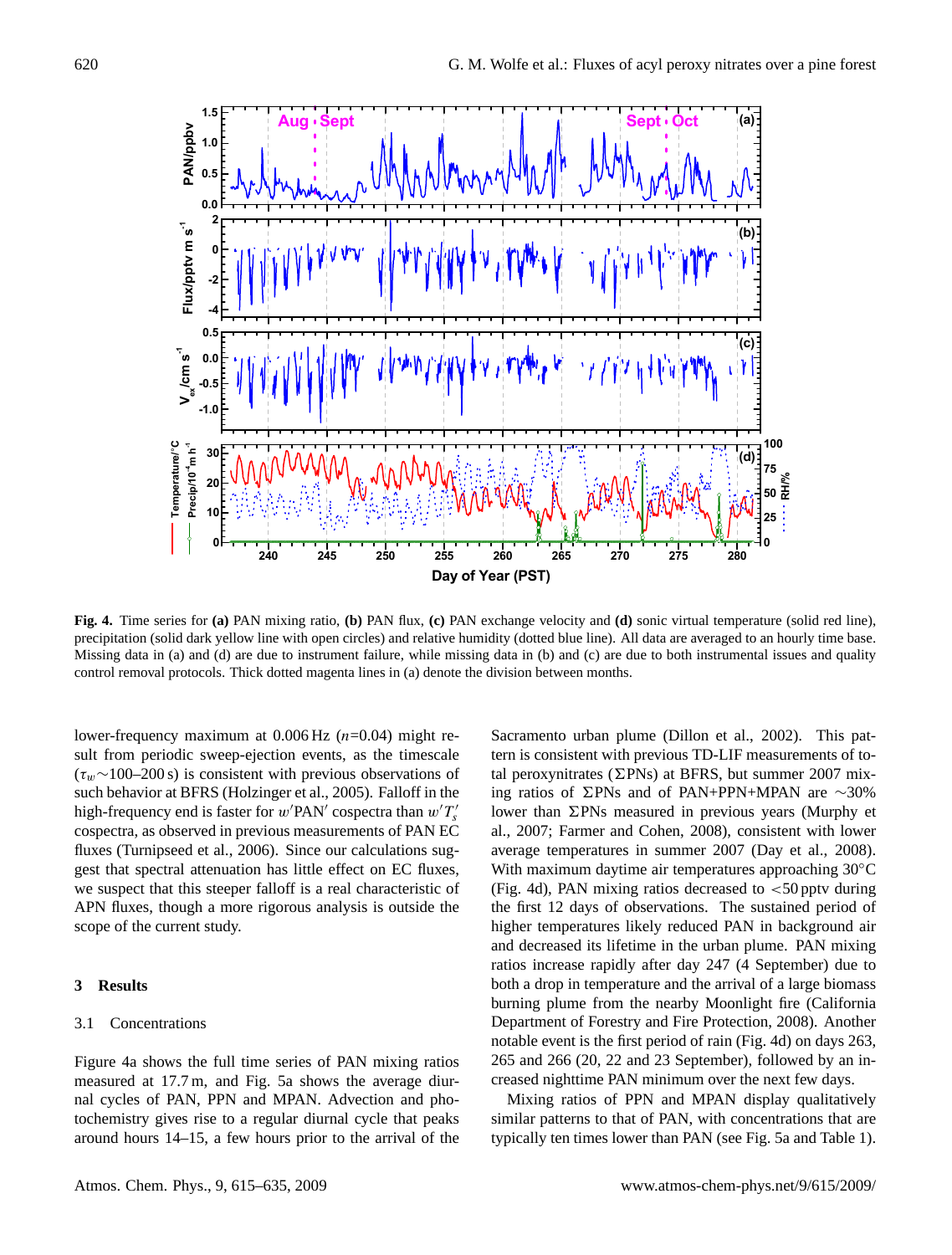| <b>APN</b>  | Conc <sub>/pptv</sub> | $Flux/pptv m s-1a$ |        | $V_{ex}/\text{cm s}^{-1}$ $V_{ex}/\text{cm s}^{-1}$ $V_{ex}/\text{cm s}^{-1}$<br>(Day < 256) | (Day > 256) |
|-------------|-----------------------|--------------------|--------|----------------------------------------------------------------------------------------------|-------------|
| PAN         | 391                   | $-1.1$             | $-0.3$ | $-0.4$                                                                                       | $-0.2$      |
| <b>PPN</b>  | 34                    | $-0.2$             | $-0.7$ | $-1.3$                                                                                       | $-0.4$      |
| <b>MPAN</b> | 31                    | $-0.1$             | $-0.4$ | $-0.4$                                                                                       | $-0.2$      |

**Table 1.** Median midday (hours 10–14) APN mixing ratios, fluxes and exchange velocities.

<sup>a</sup> 1 pptv m s<sup>-1</sup> = 0.13  $\mu$ mol m<sup>-2</sup> h<sup>-1</sup> = 0.49 ng N m<sup>-2</sup> s<sup>-1</sup>.

As the precursors of these compounds are more specific than those of PAN, they do occasionally exhibit unique behavior; for example, the sudden temperature drop of ∼9°C between days 255 and 256 (12–13 September) is followed by a 50% decrease in MPAN that is less noticeable in PAN and absent in PPN (data not shown). Concentrations of biogenic VOCs, including the methacrolein precursor isoprene, also decline substantially after the temperature drop (J. Gilman and J. de Gouw, personal communication, 2008). Campaign-averaged PPN/PAN and MPAN/PAN ratios are 0.09 and 0.07, respectively.

# 3.2 Fluxes

To interpret EC fluxes, it is necessary to account for all terms in the full mass balance equation, given by

$$
F + S = P + L + E + D + T \tag{2}
$$

On the left-hand side, F is the EC flux (i.e. turbulent transport) and S is the "storage" of a chemical below the measurement height, while the terms on the right-hand side represent vertically-integrated chemical production (P), chemical loss (L), surface emission (E), surface deposition (D) and horizontal transport (T). Under the assumption that we are sampling "similar" air masses over the course of the flux measurement period (a fair assumption for a remote ground site with no local sources), horizontal transport may be ignored. For APNs, emission from surfaces is also negligible. Storage, however, can be a significant fraction of the total mass balance, especially in developed tree canopies where vertical mixing is hampered by foliage or when the amplitude of the mixing ratio diel cycle is large relative to its mean value (Rummel et al., 2007). We choose to account for the storage term at the outset of our analysis, as we wish to focus only on the part of the turbulent flux that reflects physical and chemical processes. The storage term, defined as the time rate of change of the mixing ratio vertical profile, for PAN is

$$
S = \frac{\partial}{\partial t} \int_{0}^{z} [PAN](z) dz
$$
 (3)

We evaluate this term for each hour of the measurement period using measured profiles of PAN, PPN and MPAN and add it to the EC flux to yield the storagecorrected flux. Compared to the EC flux, the storage term is typically <25% for PAN, <10% for PPN and <5% for MPAN. Diel cycles are qualitatively similar for all APN storage terms, with positive values throughout the morning and early afternoon and negative values at night (Fig. 5b). Hereafter, all reported fluxes are storagecorrected, unless otherwise noted. We report fluxes in units of pptv  $ms^{-1}$ ; for depositional units, the conversion 1 pptv m s<sup>-1</sup> = 0.13  $\mu$ mol m<sup>-2</sup> h<sup>-1</sup> = 0.49 ng N m<sup>-2</sup> s<sup>-1</sup> is recommended.

EC fluxes of PAN, PPN and MPAN measured at BFRS (Figs. 4b and 5b) are primarily downward throughout the measurement period, indicating the dominance of loss processes within the canopy. Daily maximum PAN fluxes scale with concentration (compare Fig. 4a–b), but other factors also influence APN fluxes, as evidenced by the different diurnal patterns of APN concentrations and fluxes (Fig. 5a–b). Typical midday PAN fluxes range from  $-1$  to  $-4$  pptv m s<sup>-1</sup>, while fluxes of PPN and MPAN are 50–80% lower, consistent with their lower mixing ratios (Table 1). All fluxes decrease in magnitude at night, likely due to both reduced turbulent mixing (typical friction velocities,  $u^*$ , are ~0.5 m s<sup>-1</sup> during the day and  $\lt 0.15 \text{ m s}^{-1}$  at night) and a decrease in canopy sinks, e.g. deposition or chemical loss. The storage-corrected PAN flux does not reach zero at night but maintains an average value of  $-0.15$  pptv m s<sup>-1</sup>, suggesting that within-canopy losses, while diminished, are persistent throughout the night. Fluxes could not be calculated during periods of precipitation due to malfunctioning of the sonic anemometer. Other gaps in the flux time series result mainly from the implementation of quality control criteria as described in Sect. 2.3 and Appendix A. By normalizing EC fluxes to concentrations, we obtain a more direct measure of the influence of environmental and ecological parameters on surface exchange. This quantity, known as the exchange velocity,

$$
V_{ex} = \mathbf{F}/\bar{C} \tag{4}
$$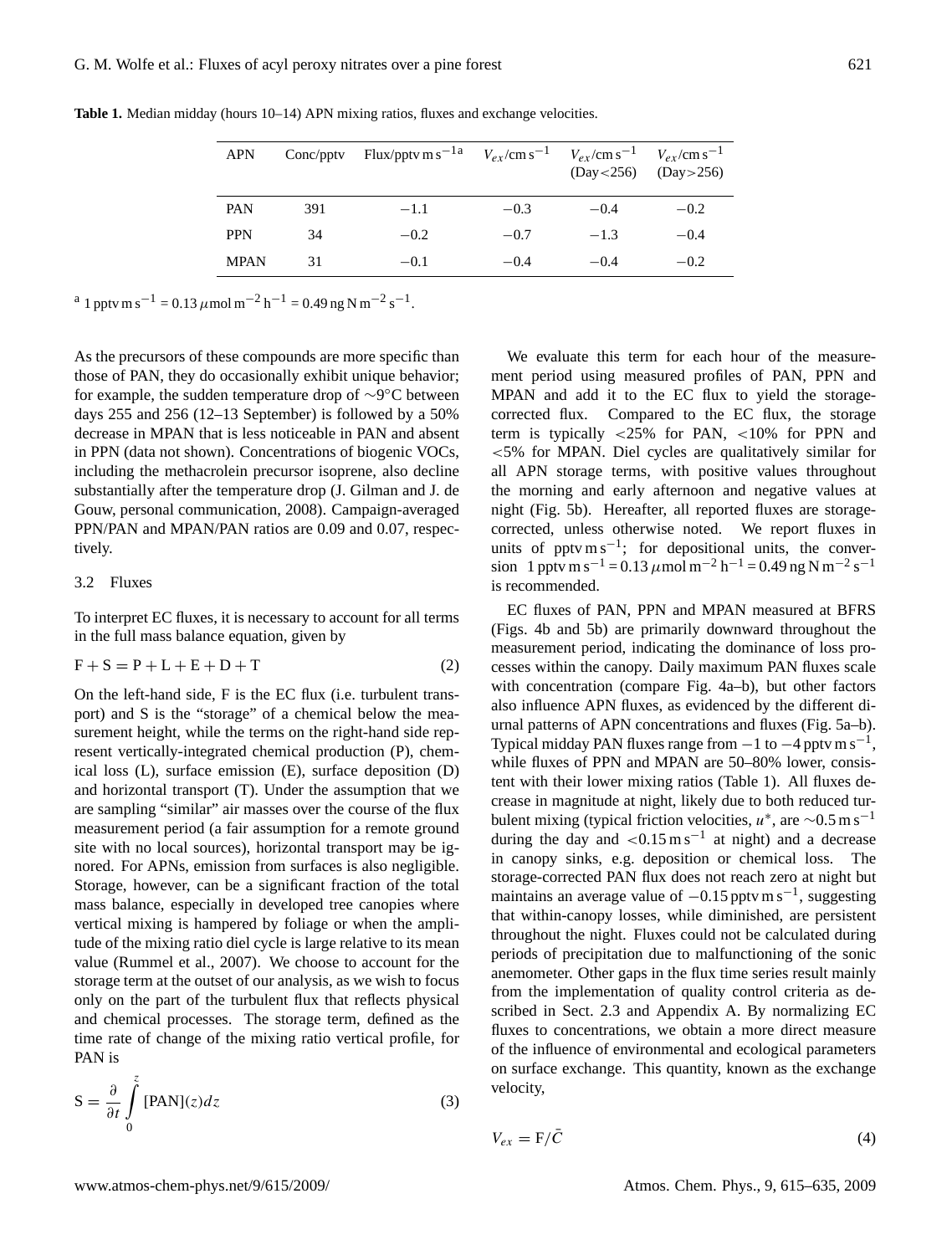

**Fig. 5.** Average diurnal cycles of **(a)** mixing ratios, **(b)** fluxes and **(c)** exchange velocities for PAN (blue circles), PPN (red triangles) and MPAN (green squares). Each symbol represents the mean of 25 to 45 hourly-averaged points, and error bars denote standard deviation of the mean. The dotted yellow line in (b) is the mean diurnal cycle of the PAN canopy storage term.

where  $\overline{C}$  is the mean concentration over a single flux measurement period, is the key parameter incorporated into models of atmospheric deposition (Wesely, 1989; Wesely and Hicks, 2000). The deposition velocity,  $V_{\text{dep}}$ , is  $-V_{ex}$ . PAN exchange velocities, shown in Fig. 4c, are less variable than fluxes over the course of the campaign, although some seasonality is evident. Maximum  $V_{ex}$ (PAN) is typically  $-0.8$  to  $-1.0 \text{ cm s}^{-1}$  during the first 12 days but drops to ~50% of this range for the remainder of the measurement period; PPN and MPAN  $V_{ex}$  exhibit qualitatively similar decreases. Diurnal profiles of exchange velocities (Fig. 5c) are qualitatively similar to the flux profiles, highlighting that the magnitude of APN surface exchange, at least over the course of a single day, is not significantly influenced by the doubling of mixing ratios from early morning to late afternoon.

Unexpectedly, the diurnal maximum  $V_{ex}$ (PPN) is roughly double that of PAN and MPAN when averaged over the entire campaign (Table 1). Examination of the full time series (not shown) reveals that this relative enhancement in  $V_{ex}$ (PPN) is only present before the steep temperature drop on day 256 (13 September), after which  $V_{ex}$ (PPN) is comparable to  $V_{ex}$ (PAN). This pattern is not observed in



**Fig. 6.** Ratio of exchange velocities for PPN and PAN, binned by temperature (solid black diamonds) and concentration ratios of PPN/PAN (open red triangles) and MPAN/PAN (open green squares). Each point represents the median of 36 hourly-averaged daytime (hours 9–17) measurements, and error bars denote standard deviation of the mean. Note that the upper and lower x-axes are independent of one another.

the ratio of  $V_{ex}$ (MPAN) to  $V_{ex}$ (PAN), which remains similar across the seasonal transition. Figure 6 illustrates that  $V_{ex}$ (PPN) is most enhanced over  $V_{ex}$ (PAN) when temperatures and MPAN/PAN ratios are high, and when PPN/PAN is low, suggesting a correlation with BVOC-dominated photochemistry.

# **4 Analysis and discussion**

Many factors can influence the net flux of APNs over a forest (Eq. 2), and it is necessary to evaluate each of these contributions individually. After a comparison of our results with previous studies of APN surface exchange, we proceed with a detailed assessment of the contribution of stomatal uptake, gradients in thermal decomposition loss rates and intracanopy production to the net observed APN fluxes. All of these processes play an important role in determining the net APN exchange between the forest and the mixed layer, but the relative magnitude of each varies with season. We end with a discussion of the consequences of APN deposition for reactive nitrogen loss from the atmosphere and N addition to the biosphere.

#### 4.1 Comparison with previous work

Virtually all previous studies of PAN surface exchange point towards uptake by plants, although the type of vegetation and environmental conditions can greatly influence the efficiency of deposition. Uptake by grasses appears to be relatively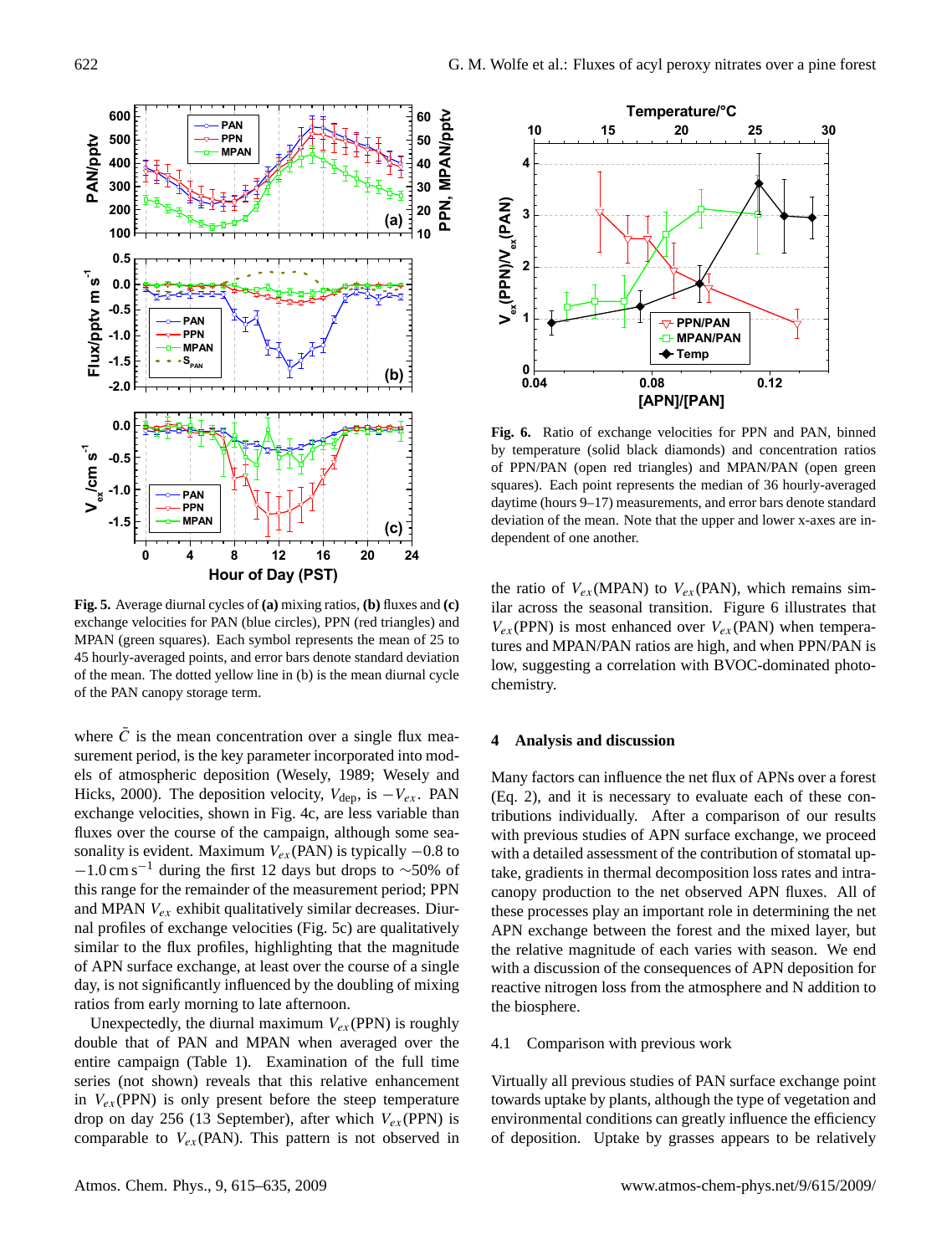inefficient, with  $V_{ex}$  on the order of  $-0.1$  to  $-0.3$  cm s<sup>-1</sup> (Garland and Penkett, 1976; Dollard et al., 1990; Doskey et al., 2004). Studies on herbaceous species (e.g. crops) show higher rates of PAN deposition, but the range (0 to  $-0.7 \text{ cm s}^{-1}$ ) is more variable across species (Hill, 1971; Okano et al., 1990; Schrimpf et al., 1996; Sparks et al., 2003). PAN transfer to deciduous and coniferous forests is typically the most efficient, with  $V_{ex} < -0.5 \text{ cm s}^{-1}$ , in agreement with our results (Shepson et al., 1992; Sparks et al., 2003; Turnipseed et al., 2006; Farmer and Cohen, 2008). Laboratory studies have demonstrated a strong dependence of PAN uptake on light that alludes to the role of stomatal transport (Okano et al., 1990; Sparks et al., 2003). Observations of non-zero uptake at night, however, imply deposition also occurring on other surfaces, such as leaf cuticles, tree boles, soil or ground litter (Shepson et al., 1992; Schrimpf et al., 1996; McFadyen and Cape, 1999; Turnipseed et al., 2006). Our EC measurements reveal small but persistent nighttime deposition of APNs, with typical nightime  $V_{ex}$ (PAN) of 0 to  $-0.2 \text{ cm s}^{-1}$ . These values are consistent with, but slower than, previous nighttime PAN flux measurements, such as the  $-0.2$  to  $-0.6$  cm s<sup>-1</sup> observed by Turnipseed et al. (2006) with an analogous EC/TD-CIMS system over a Loblolly pine plantation or the  $-0.54 \text{ cm s}^{-1}$ derived from indirect techniques (Shepson et al., 1992; Schrimpf et al., 1996). Interestingly, downward nighttime PAN fluxes are significantly different from zero only after correction for storage (see Fig. 5b). While the quality control procedures should remove any spurious fluxes, EC can become unreliable at night under low-turbulence conditions; thus on nights when PAN mixing ratios decayed exponentially, we performed a pseudo-first order loss analysis (Shepson et al., 1992) as a check on our EC measurements. Assuming a nocturnal boundary layer height of 100 m, we estimate average nighttime  $V_{ex}$ (PAN) of  $-0.05$  to  $-0.2$  cm s<sup>-1</sup>, in agreement with our EC values. While deposition is likely the dominant nighttime APN sink at BFRS, it appears to be slower than in other locations.

Only two prior studies report direct measurements of APN surface exchange via eddy covariance. Farmer and Cohen (2008) measured fluxes of speciated NOy, including sum peroxy nitrates ( $\Sigma$ PNs), from June 2004 to June 2005 at BFRS. For comparison purposes, we assume that acyl peroxy nitrates measured by our TD-CIMS comprise the majority of the  $\Sigma$ PNs measured by Farmer and Cohen (2008). Their wintertime measurements show downward  $V_{ex}$  comparable to our late summer measurements, but they observe an efflux of ∑PNs with noontime  $V_{ex} \cong +0.7 \text{ cm s}^{-1}$  during the summer. This upward flux is accompanied by simultaneous upward  $HNO<sub>3</sub>$  fluxes, which they attribute to high photochemical production rates below the sensor height due to elevated hydroxyl radical (OH) levels ([OH]  $\sim 10^7$  molecules cm<sup>-3</sup>) within the canopy. These measurements, while markedly different, are not irreconcilable with our net downward APN fluxes from summer 2007. As noted in Sect. 3.1, available

data indicate significant differences between summer 2007 and previous years at BFRS. Cooler temperatures in 2007 could lead to reduced biogenic emissions and thus less photochemical APN production throughout the forest, as evidenced by our observation of 30% lower APN concentrations and 15% less ozone relative to previous years. The canopy structure is also more mature in the current study, with denser foliage and more exposed plant surfaces that may enhance deposition and hinder escape of reactive species from the canopy airspace. Dissimilarities in experimental design may also be a factor, such as different measurement heights (14.3 m vs. 17.7 m). Although both measurements were taken within the "constant flux layer" above the canopy (Kaimal and Finnigan, 1994), the assumption of constant flux is only strictly valid for conserved quantities (i.e. heat and water vapor) and not necessarily true for reactive chemical species like APNs. A detailed comparison of our spectra with those of Farmer et al. (2006) and Farmer and Cohen (2008), although outside the scope of the current work, might afford more insight on this issue, as would future simultaneous measurements of fluxes at multiple heights. Numerical modeling of chemistry and diffusion in the canopy would also provide a framework for exploring these differences.

Turnipseed et al. (2006) used EC/TD-CIMS to measure speciated APN fluxes above a North Carolina Loblolly pine forest for 12 days in July 2003. They report downward fluxes of PAN, PPN and MPAN that maximize at midday with a diurnal profile that is qualitatively similar to ours. Their measurements show comparable deposition velocities for all three APNs, in contrast to our observations of significantly larger PPN deposition velocities at BFRS during late August and early September. Although their PPN and MPAN deposition velocities are more variable than ours, a genuine difference in the factors controlling APN exchange may exist between these two sites. Turnipseed et al. (2006) also observe slight enhancements in  $V_{ex}$ (PAN) when canopy elements are wet due to rain or dew formation; unfortunately, failure of the sonic anemometer during wet periods prevent us from exploring such effects in the current data set.

To provide a gauge for the magnitude of APN flux at BFRS, we may compare  $V_{ex}$ (PAN) with the exchange velocity of ozone  $(O_3)$ , also measured during BEARPEX. Mean ratios of  $V_{ex}(O_3)/V_{ex}(PAN)$  are ∼0.8 during the day and ∼2 at night, consistent with previous observations and estimates (Hill, 1971; Garland and Penkett, 1976; Shepson et al., 1992; McFadyen and Cape, 1999; Doskey et al., 2004; Turnipseed et al., 2006). Caution must be exercised when interpreting such comparisons, as the mechanisms driving above-canopy fluxes of APNs and  $O_3$  could be quite different. Previous work at BFRS has shown that downward  $O<sub>3</sub>$  fluxes derive from both deposition and chemical reactions with BVOC emissions, with the latter being the dominant in-canopy  $O<sub>3</sub>$ sink during the summer (Kurpius and Goldstein, 2003; Goldstein et al., 2004). As we will show, chemical processes can also strongly influence APN fluxes.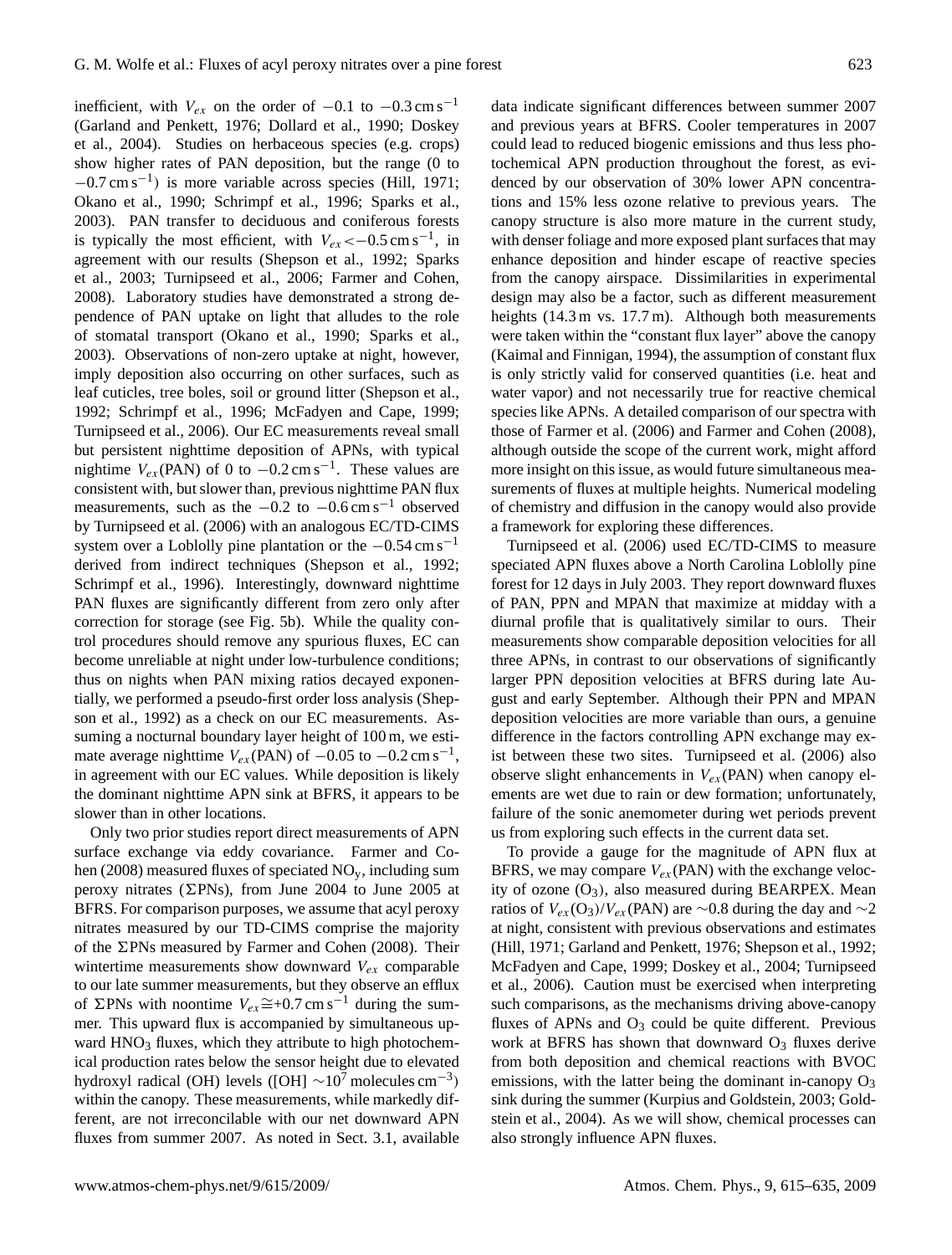#### 4.2 Resistance model

The diurnal shape of APN fluxes (Fig. 5b–c) suggests a connection to sunlight-mediated processes. Many factors could contribute to such a profile, including turbulence intensity, air temperature, stomatal activity, biogenic emissions and photochemistry. To explore the mechanisms controlling APN surface exchange, we employ a resistance model analysis as applied by Turnipseed et al. (2006); this approach is based on the widely accepted parameterization of surface deposition in chemistry-transport models (Wesely, 1989; Wesely and Hicks, 2000). Physical transfer of a molecule from the atmosphere to the surface is assumed to occur through a series of barriers, each with a characteristic resistance. The total transfer resistance,  $R$ , is defined as the negative inverse of the measured exchange velocity:

$$
R = -1/V_{ex} = R_a + R_b + R_c \tag{5}
$$

The aerodynamic resistance,  $R_a$ , is related to turbulent transport of a molecule from the mixed layer to the surface and can be parameterized as

$$
R_a = \frac{\bar{U}(z-d)}{u_*^2} - \frac{\Psi_H(\zeta) - \Psi_M(\zeta)}{ku_*}
$$
 (6)

where  $\bar{U}(z-d)$  is the average wind speed at height  $z-d$ (the top of the surface layer),  $u_* = |\langle u'w' \rangle|$  $1/2$  is the friction velocity,  $k \sim 0.4$  is von Karman's constant,  $\zeta = (z-d)/L$  is the stability parameter,  $L = -u_*^3 \bar{T}_s / k g \langle w' T'_s \rangle$  is the Obukhov length, and  $\Psi_H(\zeta)$  and  $\Psi_M(\zeta)$  are the integrated stability corrections for sensible heat and momentum, respectively (Dyer, 1974; Arya, 1988). The laminar sublayer resistance,  $R_b$ , is associated with molecular diffusion through the thin viscous layer surrounding individual surface elements (e.g. pine needles) and can be estimated by

$$
R_b = \frac{v}{D_x u_*} \left[ \frac{100/u_*}{(LAI)^2 v} \right]^{1/3} \tag{7}
$$

where  $v=1.7\times10^{-5} m^2 s^{-1}$  is the pressure-corrected kinematic viscosity of air,  $D_x$  is the pressurecorrected diffusion coefficient for a particular molecule  $(D_{PAN}=1.0\times10^{-5} m^2 s^{-1}$ , Wesely, 1989), LAI=5.1 m<sup>2</sup> m<sup>-2</sup> is the leaf area index for BFRS, and l=0.001 m is the "characteristic length scale" of the canopy surface elements, roughly the thickness of a pine needle (Jensen and Hummelshøj, 1995, 1997).  $R_c$ , the surface resistance, is calculated by subtracting the contribution from  $R_a$  and  $R_b$ from the observed total resistance, i.e.  $R_c=R-(R_a+R_b)$ . For vegetative systems,  $R_c$  can be further divided into stomatal  $(R_{st})$  and non-stomatal  $(R_{ns})$  surface components that act in parallel:

$$
\frac{1}{R_c} = \frac{1}{R_{st}} + \frac{1}{R_{ns}}
$$
(8)

The non-stomatal component includes contributions from uptake to other surfaces (e.g. leaf cuticles, bark, soil) as well as turbulent transfer to the lower canopy and ground (Wesely, 1989). This model assumes that downward fluxes are purely the result of surface deposition. We disregard the potential confounding influence of upward chemical fluxes in the following analysis, with the admission that the observed PAN exchange velocity may be a lower limit to the actual deposition rate (see Sect. 4.6). The analysis will focus on PAN fluxes, as these constitute ∼80% of the total APN flux.

Both  $R_a$  and  $R_b$  exhibit a strong diurnal cycle with minimum values during the day, due largely to their inverse dependence on  $u^*$ . Average summer midday  $R_a$  and  $R_b$ (PAN) at BFRS are  $\sim$ 6 s m<sup>-1</sup> and 14 s m<sup>-1</sup>, respectively, consistent with previous estimates for coniferous forests (Jensen and Hummelshøj, 1995; Pilegaard et al., 1995; Sievering et al., 2001; Pryor and Klemm, 2004; Turnipseed et al., 2006). The quantity  $R_a+R_b$  represents the minimum resistance against surface loss, i.e. if  $R<sub>c</sub>=0$ , then every collision with the surface is a loss of the gas-phase molecule. Similarly, the maximum possible deposition velocity is given by  $V_{\text{max}} = (R_a + R_b)^{-1}$ . For the current study,  $R_a+R_b$  is <15% of R, which is typically 100 to 400 s m<sup>-1</sup> during the day, and daytime  $V_{\text{max}}$ is typically  $2-5$  cm s<sup>-1</sup> for PAN. Transfer of APNs into the canopy is thus limited not by turbulent or molecular diffusion, but by actual uptake at the surface and/or other physicochemical processes.

#### 4.3 Stomatal contribution to APN fluxes

Uptake of APNs by plant stomata represents a direct pathway for transfer of atmospheric nitrogen to the biosphere, and laboratory studies have suggested that this pathway is the dominant depositional sink for PAN over vegetative surfaces (Okano et al., 1990; Sparks et al., 2003). The maximum possible contribution of stomatal activity to the surface exchange may be estimated by calculating the resistance against transfer of water across the stomata and correcting for slower diffusion of PAN, i.e.  $R_{st}$ (PAN)=( $D_{H_2O}/D_{PAN}$ ) $R_{st}$ (H<sub>2</sub>O), where  $D_{\text{H}_2\text{O}} = 2.27 \times 10^{-5} \text{ m}^2 \text{ s}^{-1}$  (Monteith and Unsworth, 1990) and  $D_{\text{PAN}} = 0.89 \times 10^{-5} \text{ m}^2 \text{ s}^{-1}$  (Wesely, 1989). Stomatal resistance was computed using both the Penman-Monteith equation (Monteith and Unsworth, 1990) and the leaf boundary water vapor gradient approach (Thom, 1975), both of which rely on measurements of canopy-scale water vapor fluxes. Both methods yield comparable results, in agreement with recent work that has shown the two to be mathematically equivalent (Gerosa et al., 2007). Given the dry summer conditions at BFRS, we assume that the abovecanopy water vapor flux is primarily due to evapotranspiration from vegetation, except for periods during or after precipitation events (see Fig. 4d). The latter have been removed from the dataset before calculation of stomatal fluxes, along with early morning data where dew may have formed on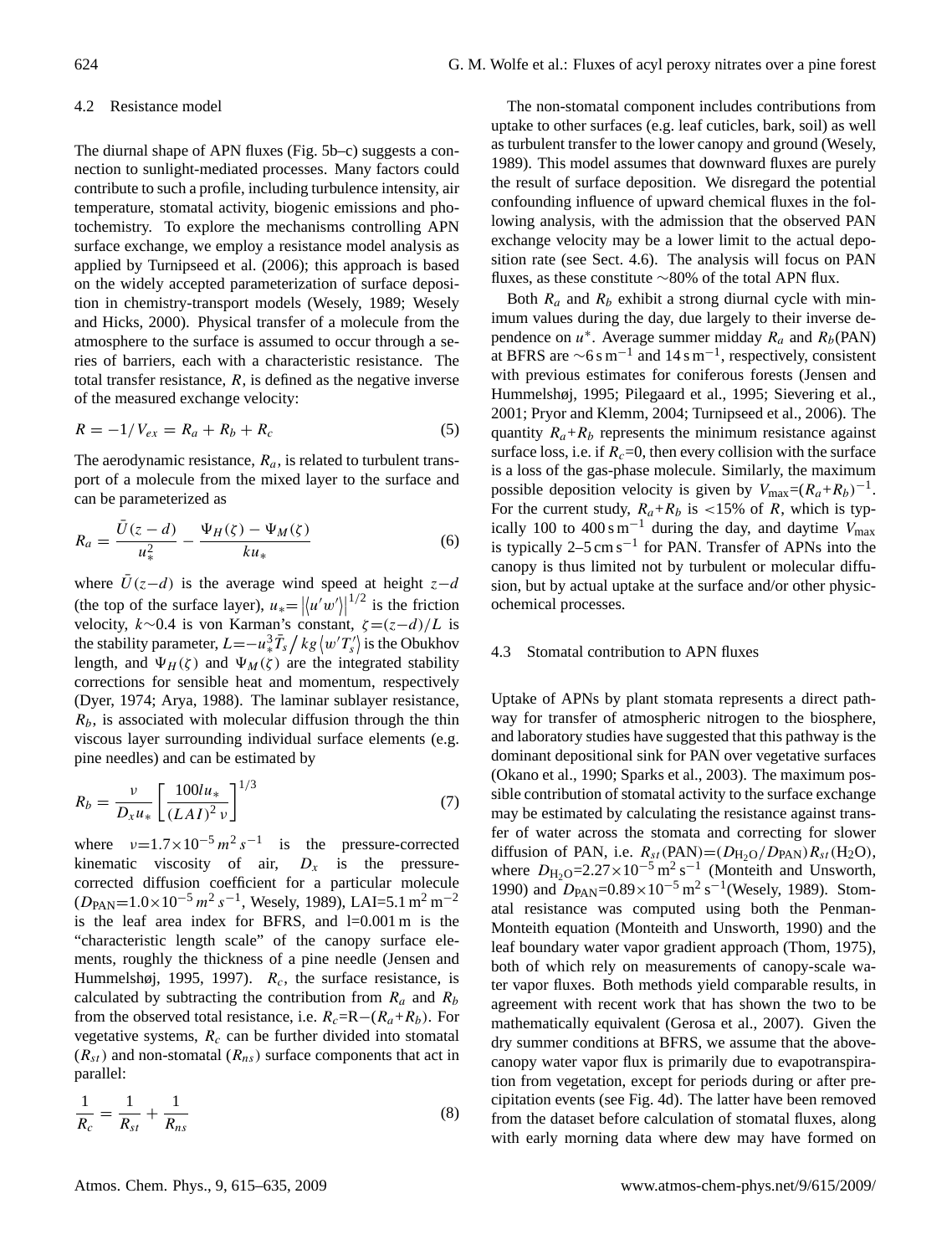

**Fig. 7.** Average diurnal cycles of total PAN surface conductance (black circles), PAN stomatal conductance (green squares), PAN thermochemical gradient conductance (red triangles) and residual conductance (dashed cyan line). Each symbol represents the mean of 25 to 45 hourly-averaged points, and error bars denote standard deviation of the mean.

surfaces. As the surface resistances add in parallel (Eq. 8), it is more appropriate to compare surface conductances (e.g.  $g_{st} \equiv 1/R_{st}$ ).

Figure 7 compares the mean diurnal cycle of the stomatal conductance,  $g_{st}$ , with that of the total surface conductance  $(g_c)$  as estimated from Eqs. (5–8). Stomatal conductance peaks in the mid-morning hours and drops steadily throughout the day, consistent with estimates from other studies of water-stressed canopies (Jensen and Hummelshøj, 1995; Gerosa et al., 2007), and the magnitude is comparable to what has been observed in previous years at BFRS (Kurpius et al., 2003). Stomatal uptake can account for ∼29% of the daytime PAN surface conductance on average, though a plot of  $g_{st}$ (PAN) against  $g_c$ (PAN) (Fig. 8) reveals that the ratio of  $g_{st}/g_c$  can range from ∼1 to <0.1. Turnipseed et al. (2006) observed similar behavior (compare our Fig. 8 with their Fig. 9) and surmised that the extra conductance derived from uptake to other surfaces, particularly plant cuticles. Earlier theoretical work by Doskey et al. (2004) indicates that cuticular uptake of PAN should be minimal, although it is conceivable that PAN thermal decomposition followed by reaction of peroxyacetyl radical (PA $\equiv$ H<sub>3</sub>CC(O)O<sub>2</sub>) with cuticular surfaces could be significantly faster than direct uptake of PAN.

## 4.4 Thermochemical gradient fluxes

Figure 8 demonstrates that higher values of  $g_c(PAN)$  are associated with increased temperatures, suggesting that thermal decomposition may play a role in the loss of APNs to the canopy. At least two mechanisms could contribute to this



**Fig. 8.** Scatter plot of PAN stomatal conductance versus total surface conductance, color-mapped by air temperature. Only daytime points (hours 9–17) are shown, and data has been removed for days after precipitation events. The 1:1 correspondence line is shown for reference.

dependence: 1) vertical thermochemical gradients in PAN, and 2) faster deposition of PA relative to PAN. The lifetime of PAN with respect to thermal decomposition is ultimately determined by its thermal dissociation rate and the fate of the PA radical:

$$
PA + NO_2 \rightarrow PAN \tag{R1a}
$$

$$
PAN \to PA + NO_2 \tag{R1b}
$$

 $PA + NO \rightarrow NO_2 + products$  (R3)

$$
PA + XO2 \rightarrow products
$$
 (R4)

In Reaction R4,  $XO_2 \equiv HO_2 + RO_2$ , where  $RO_2$  represent organic peroxy radicals. Losses of PAN via photolysis or reaction with OH are negligible relative to thermal decomposition at altitudes below 7 km (Talukdar et al., 1995). The steady state PA mixing ratio from the above reactions is given by

$$
[PA] = \frac{k_{1b}[PAN]}{k_{1a}[NO_2] + k_3[NO] + k_4[NO_2]}
$$
\n(9)

where  $k_i$  is the rate constant for reaction i. Mixing ratios of PAN,  $NO<sub>2</sub>$  and  $HO<sub>2</sub>$  were measured during BEARPEX. Using these with measured ozone and  $NO<sub>2</sub>$  photolysis rates estimated from the TUV Radiation Model (NCAR, 2008), NO can be calculated from the steady state equation

$$
[NO] = \frac{j_{NO_2}[NO_2]}{k_{O_3 + NO[O_3]} + k_{NO_2 + NO[NO_2]}}
$$
(10)

Vertical temperature profiles measured during BEARPEX reveal large thermal gradients throughout the canopy due to strong surface heating (note that the BFRS canopy is young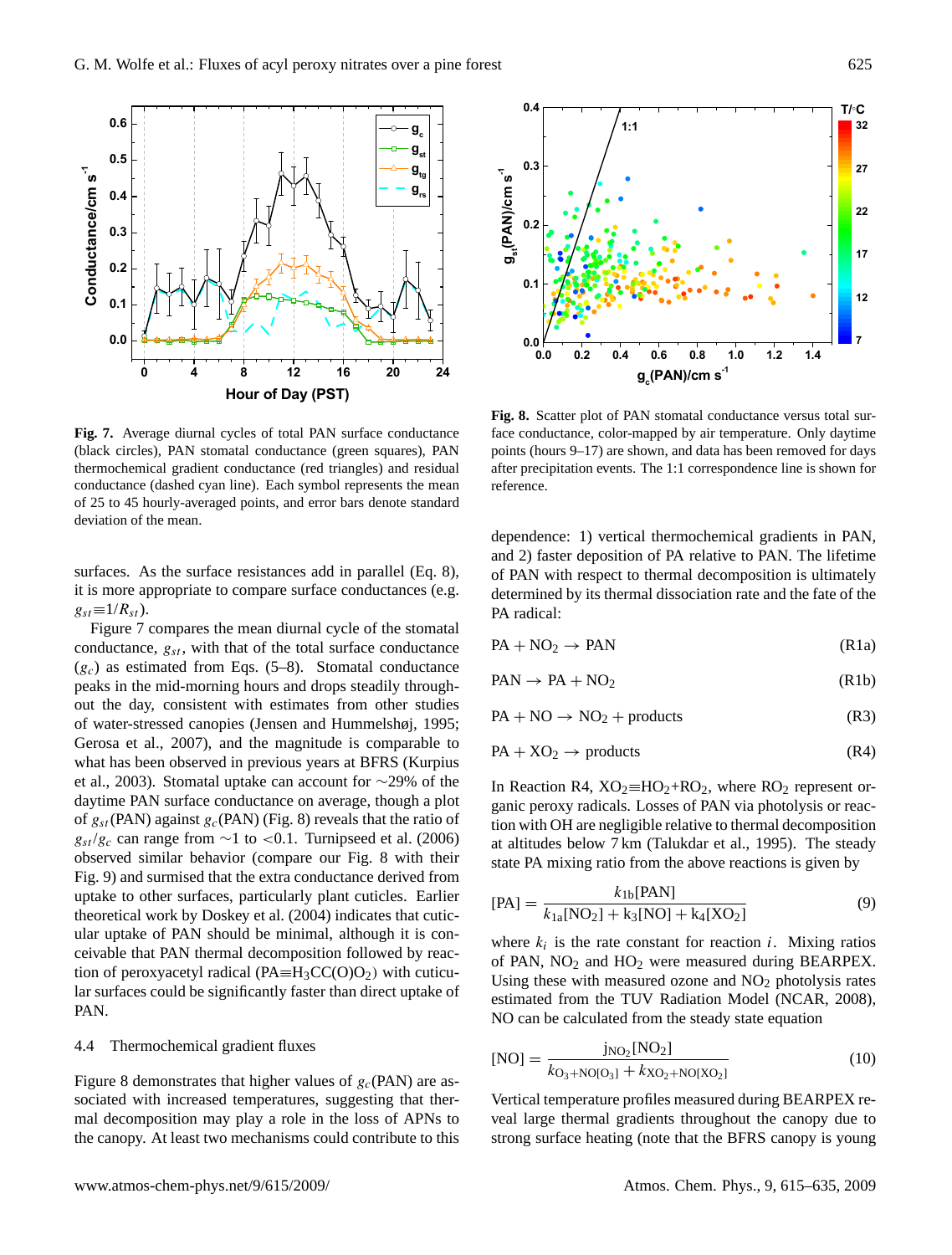

**Fig. 9.** Mean midday (hours 10–14) net PAN flux for warm (left) and cool (right) periods. Fluxes are further divided into contributions from stomatal uptake (bottom green bars), thermochemical gradients (middle red bars) and residual flux (top cyan bars).

and fairly open). As suggested by Doskey et al. (2004), enhanced thermal decomposition (TD) near the surface could lead to a gradient in PAN concentrations and thus a downward flux of PAN. The flux due to this thermochemical gradient,  $F_{tg}$ , can be calculated from the vertical profile of PAN and its thermal decomposition rate (Doskey et al., 2004):

$$
F_{tg} = -\int_{z_0}^{z} \frac{[PAN](z)}{\tau_{td}(z)} dz
$$
\n(11)

Here,  $\tau_{td}$  is the pseudo-first order lifetime of PAN with respect to TD as derived from Reaction (R1a, R1b) and Eq. (9):

$$
\tau_{td} = \frac{1}{k_{1b}} \left( \frac{1}{1 + \frac{k_3[NO]}{k_{1a}[NO_2]} + \frac{k_4[NO_2]}{k_{1a}[NO_2]}} - 1 \right)^{-1}
$$
(12)

The vertical profile of  $\tau_{td}$  is dependent on gradients of temperature,  $[NO]/[NO<sub>2</sub>]$  and  $[XO<sub>2</sub>]/[NO<sub>2</sub>]$ ; for this calculation, we assume the latter two ratios are constant with height. Although this is likely not the case in the real atmosphere, this approximation likely has a minimal impact as sensitivity tests indicate that the temperature gradient is the primary factor controlling  $F_{tg}$ . Equation (11) was evaluated numerically from  $z_0$ =1.5 m to  $z$ =17.7 m for each hour of the flux measurement period using vertical profiles of PAN (measurements at 1.5 m, 5.0 m and 17.7 m) and temperature (measurements at 3.0 m, 4.9 m, 8.75 m and 12.5 m), single-height observations of  $[HO<sub>2</sub>]$  ( $\sim$ [XO<sub>2</sub>]/2, Mihelcic et al., 2003) and [NO<sub>2</sub>] (measurement heights  $5-7$  m), and  $[NO]/[NO<sub>2</sub>]$  estimated from Eq. (10). Average calculated midday [NO]/[NO<sub>2</sub>] is ∼0.27, consistent with previous estimates for BFRS (Kurpius and Goldstein, 2003). To compensate for poor dataset overlap,  $[HO<sub>2</sub>]$  and  $[NO<sub>2</sub>]$  were averaged to a diurnal time base and used to "gap fill" times when these measurements were missing from the full data set. Note that we do not account here for attenuated diffusion and mixing within the canopy, though this effect should be minor as measured midday vertical wind profiles are log-linear throughout the canopy, suggesting that surface winds easily penetrate to the forest floor. Due to a lack of measurements, we also do not consider TD between 1.5 m and the ground, which could result in an underestimation of the thermochemical gradient flux (potentially by a factor of two to three, see Sect. 4.6) as this region is likely warmer and contains higher NO mixing ratios than the middle and upper canopy airspace. Note that this differs from the analysis of Turnipseed et al. (2006), who argue that the timescale of thermal decomposition ( $\tau_{td}$ ) is too slow compared to the turbulent diffusion timescale ( $\tau_w$ ) to generate a perceivable chemical gradient, i.e. that the "flux divergence" due to PAN chemistry is negligible. We propose that the difference in loss rates between the surface and aloft should also be considered, as TD may be an important component of the surface layer sink, irrespective of the turbulence timescale.

Figure 7 shows the diurnal average of the effective thermochemical gradient conductance  $(g_{tg} = -F_{tg}/\bar{C}_{PAN})$ . Comparison between  $g_{tg}$  and  $g_c$ , while not strictly correct, is admissible since typically  $R_c \gg (R_a+R_b)$ . The thermochemical gradient conductance exhibits the expected diurnal shape with an average maximum of ~0.2 cm s<sup>-1</sup>, slightly higher than the stomatal conductance. Depending on temperature,  $F_{tg}$  can account for 30–65% of the net flux (see Fig. 9). Enhanced TD of PAN in the forest also represents an in-canopy source of NO<sub>2</sub>, which would presumably affect the vertical  $NO<sub>2</sub>$  flux. With a typical midday summer 2005  $NO<sub>2</sub>$  concentration of 300 pptv (Farmer and Cohen, 2008), an exchange velocity that is equal but opposite in sign to  $g_{tg}$ (PAN) would give rise to an NO<sub>2</sub> flux of +0.6 pptv m s<sup>-1</sup>, which is ~10% of the net upward NO<sub>2</sub> flux measured at BFRS in previous years (Farmer and Cohen, 2008).

Surface deposition of PA generated via Reaction (R1b) would be observed as a downward flux of PAN. Increasing temperatures will shift the equilibrium of Reaction (R1a, R1b) towards PA and  $NO<sub>2</sub>$ , and a sufficiently fast flux of PA could induce a perceived temperature dependence on the surface conductance of PAN. For median noontime mixing ratios of [PAN]=391 pptv,  $[NO<sub>2</sub>] = 347$  pptv,  $[NO<sub>2</sub>] = 44$  pptv and [NO]=94 pptv, Eq. (12) gives an estimated [PA] ∼1 pptv due to TD of PAN. The maximum deposition rate for PA, given by  $V_{\text{max}} = (R_a + R_b(\text{PA}))^{-1}$ , is  $\sim 4.7 \text{ cm s}^{-1}$  at noon, yielding a maximum PA flux of  $\sim$ 0.05 pptv m s<sup>-1</sup>. At best, PA deposition is  $\lt 5\%$  of total PAN flux at 17.7 m and thus cannot explain the temperature dependence of  $g_c$ . Our analysis implies that a considerable fraction of the downward PAN flux observed over the forest is not due to deposition and thus is not a direct pathway for atmosphere-biosphere nitrogen exchange. The sum of downward fluxes from stomatal uptake and thermal decomposition can account at most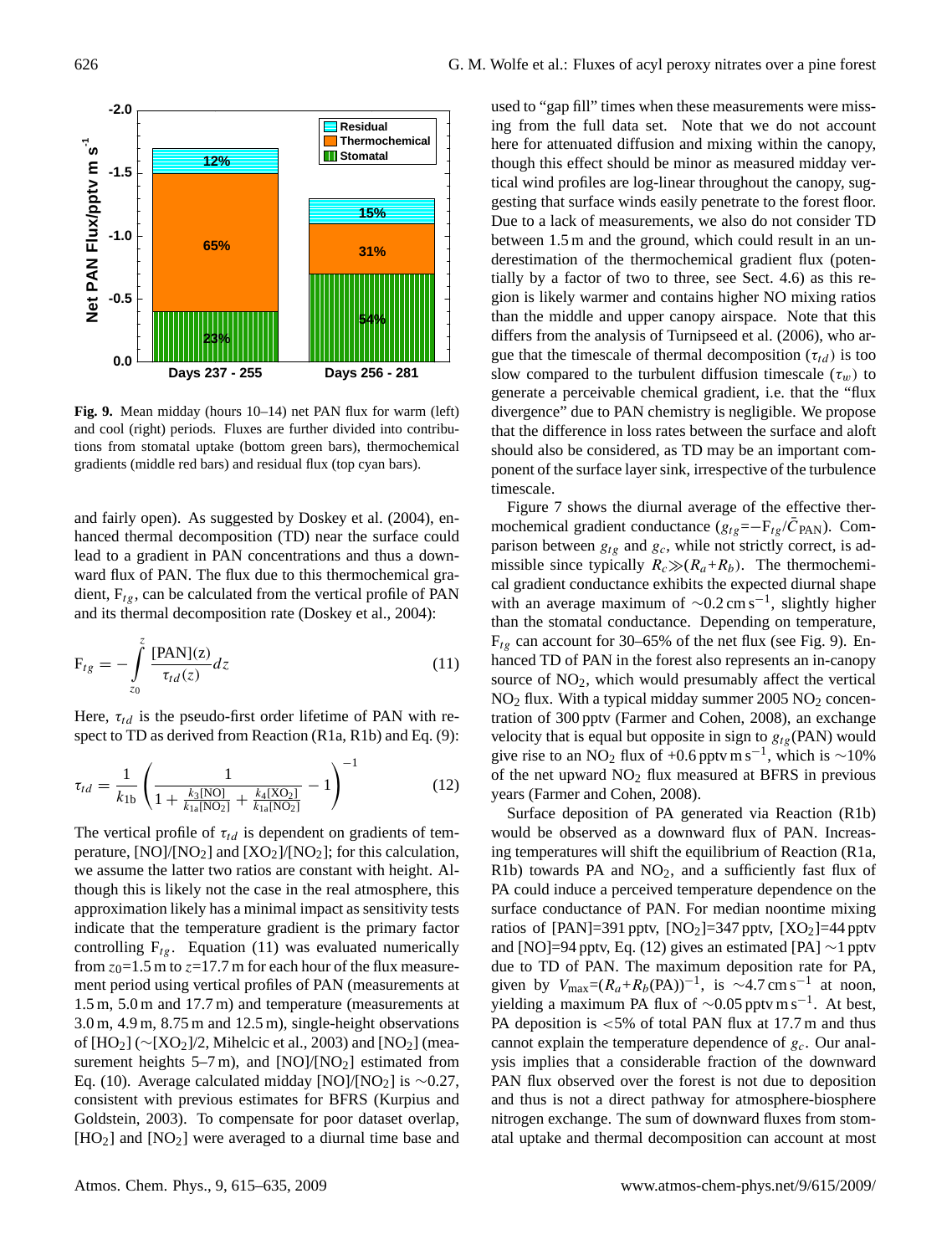| <b>Species</b>   | $Conc/$ pptv <sup>a</sup> | Net Flux $(V_{ex})^{a,b}$ | Downward Flux $(V_{ex})^b$ | Upward Flux $(V_{ex})^b$ |
|------------------|---------------------------|---------------------------|----------------------------|--------------------------|
| PAN              | 301                       | $-1.1(-0.4)$              | $-3.9(-1.3)^c$             | $+2.8(+0.9)$             |
| <b>PPN</b>       | 23                        | $-0.3(-1.3)$              | $-0.3$ $(-1.3)^c$          | $0.0(0.0)^c$             |
| <b>MPAN</b>      | 34                        | $-0.2(-0.4)$              | $-0.4$ $(-1.3)^c$          | $+0.2(+0.9)$             |
| PAN+PPN+MPAN     | 357                       | $-1.6(-0.4)$              | $-4.6$ $(-1.3)^c$          | $+3.0(+0.8)$             |
| $\Sigma P N s^d$ | 758                       | $+5 (+0.7)$               | $-8(-1.1)$                 | $+13 (+1.8)$             |

**Table 2.** Calculation of upward and downward APN flux components.

<sup>a</sup> Median of data from hours 10–14, prior to day 256.

<sup>b</sup> Flux/pptv m s<sup>-1</sup> ( $V_{ex}/\text{cm s}^{-1}$ ).

<sup>c</sup> Assumed value (see text).

<sup>d</sup> Farmer and Cohen (2008), mean noontime values.

for 85–90% of the net PAN flux (see Fig. 9), leaving a small portion of "unidentified" or residual flux  $(g_{rs}=g_c-(g_{st}+g_{tg})$ , see Fig. 7). As suggested by previous studies, this flux may be due to non-stomatal uptake to other surfaces, including leaf cuticles, tree boles and branches, soil, and ground litter (Shepson et al., 1992; Turnipseed et al., 2006). Indeed, uptake to these surfaces would be consistent with the observation of non-zero PAN conductance at night, when stomata are closed and thermochemical gradients are negligibly small owing to low  $[NO]/[NO<sub>2</sub>]$  and  $[KO<sub>2</sub>]/[NO<sub>2</sub>]$  (see Eq. 12).

## 4.5 Seasonality of net APN fluxes

Falling temperatures on day 256 (13 September, Fig. 4d) brought noticeable changes in the processes controlling chemical composition over the forest, providing an opportunity to examine the influence of the summer – fall transition on APN fluxes. Figure 9 shows mean midday (hours 10–14) net PAN fluxes for both warm (before day 256) and cool (after day 256) periods, further divided into stomatal, thermochemical gradient and residual flux components. Stomatal flux is calculated by multiplying the stomatal conductance for each hour by the PAN mixing ratio for that hour. The residual flux is the difference between the stomatal and thermochemical gradient components and the net observed flux. Net midday PAN flux slows by ∼25% between the warm and cool periods despite a 30% increase in PAN mixing ratios, and the relative importance of individual flux components shifts markedly. The thermochemical gradient flux decreases by almost a factor of three between the warm and cool periods even though daytime temperature gradients of  $\sim 0.2$ °C m<sup>-1</sup> were typical throughout the entire measurement period, highlighting that  $F_{tg}$  is sensitive to both the vertical temperature gradient and the absolute temperature. Stomatal conductance increases by 33% with the onset of wetter conditions as previously observed at BFRS (Kurpius et al., 2003), becoming the dominant contributor to downward PAN flux during the cool period. Both the absolute value  $(-0.2$  pptv m s<sup>-1</sup>) and the fraction (12–15%) of residual flux remain fairly constant between the two periods, consistent with the supposition that this flux represents dry deposition to non-stomatal surfaces. If, however, an upward chemical flux masks a larger gross downward flux of PAN as we speculate below, the surface removal process may remain largely unidentified.

# 4.6 Differences in PAN, MPAN, and PPN exchange velocities

The observation that the midday deposition velocity of PPN is 3 times that of PAN and MPAN during the warm period (Table 1 and Fig. 6) suggests that either 1) net downward fluxes of PAN and MPAN are less negative due to an upward flux that is non-existent or smaller for PPN, or 2) there is an in-canopy loss process that acts preferentially on PPN and cannot be explained by stomatal uptake or thermochemical gradients. The latter explanation seems less likely, as we expect depositional and chemical losses (i.e. thermal decomposition) of APNs to be similar since their physical and chemical properties are comparable (Roberts and Bertman, 1992; Grosjean et al., 1994a, b; Kames and Schurath, 1995), excepting the relatively fast MPAN+OH reaction (Orlando et al., 2002). The net flux of a reactive species above a forest can be represented as the sum of fluxes from a number of processes that vary with height, including deposition, chemical production and chemical loss (Eq. 2). Enhanced chemical production of PAN and MPAN within the canopy due to higher concentrations of OH and/or biogenic VOC (BVOC), as suggested by Farmer and Cohen (2008), could add a positive component to the net observed flux of these species. Chemical fluxes due to APN production should be driven by the product of vertical concentration profiles of OH and VOC precursors (e.g. acetaldehyde, methacrolein, propanal, etc.). The precursors of PPN are primarily anthropogenic and thus should not be enhanced in the canopy.

Under this assumption, we estimate the upward and downward components of the fluxes of PAN and MPAN using median midday (hours 10–14) values for mixing ratios and fluxes measured before day 256; Table 2 summarizes these calculations. If the upward flux of PPN is negligible, then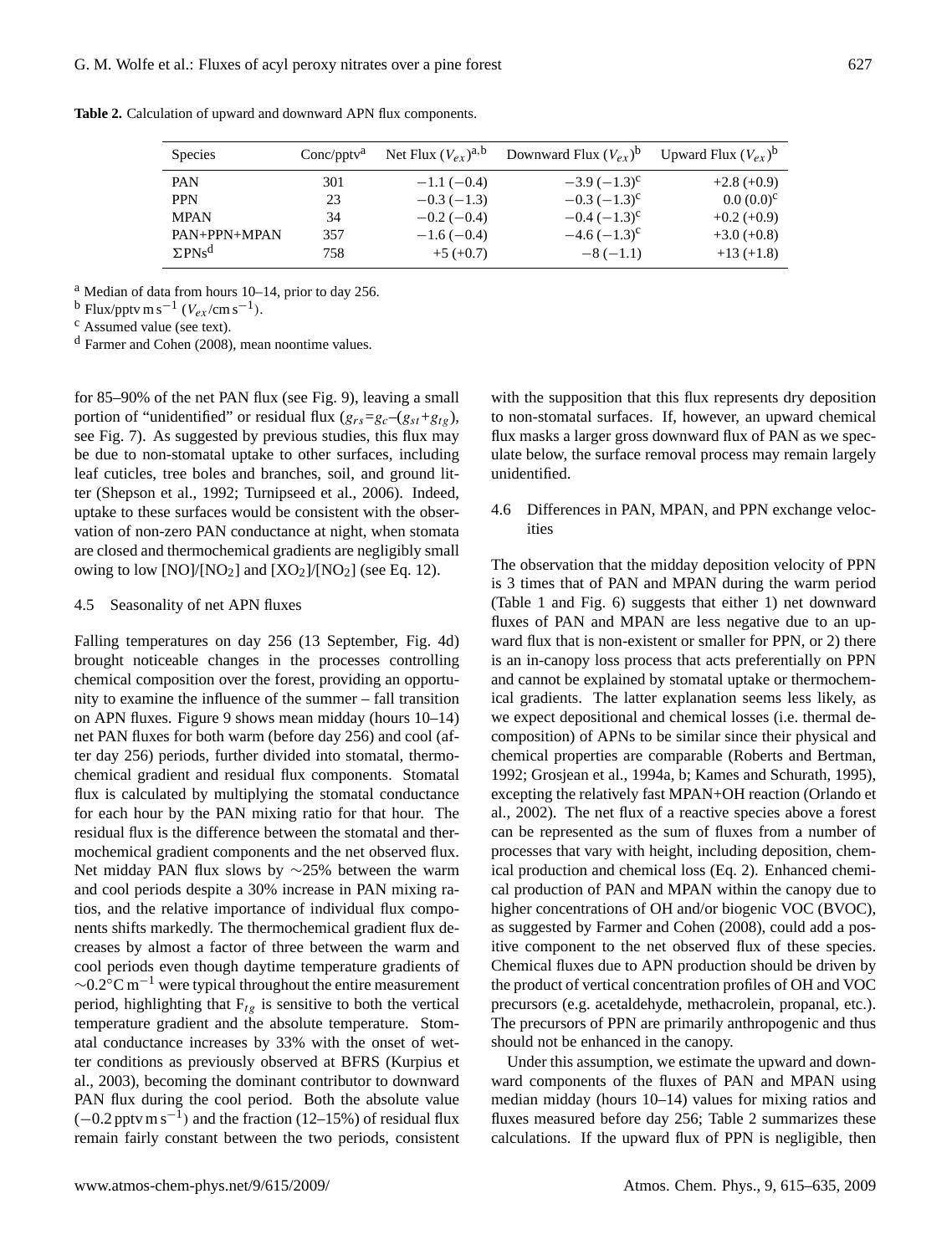the PPN  $V_{ex}$  of  $-1.3 \text{ cm s}^{-1}$  represents the maximum possible downward velocity for APN loss to the canopy. Multiplying by PAN and MPAN mixing ratios gives gross downward fluxes of  $-3.9$  and  $-0.4$  pptv m s<sup>-1</sup>, respectively. Balancing the flux budget with the net observed fluxes then requires upward PAN and MPAN fluxes of  $+2.8$  and  $+0.2$  pptv m s<sup>-1</sup>. In comparison with the results of Farmer and Cohen (2008), also shown in Table 2, the downward component of our exchange velocity  $(-1.3 \text{ cm s}^{-1})$  is close to their  $-1.1 \text{ cm s}^{-1}$ . Their downward  $V_{ex}$  is likely a lower limit, as it is estimated by scaling their wintertime  $\Sigma PN$   $V_{ex}$  by the ratio of summer to winter  $u^*$  and thus does not account for enhanced summertime processes like thermochemical gradient fluxes. Our upward component  $(+0.8 \text{ cm s}^{-1})$  is about half of theirs (+1.8 cm s−<sup>1</sup> ), in line with the supposition that dissimilarities in the net observed fluxes at BFRS between the summers of 2004 and 2007 are a consequence of differences in photochemical conditions.

In our earlier discussion, we required an unidentified sink that was 12% of the net flux during the warm period to balance the net PAN flux budget (i.e. assuming zero upward flux). If, however, an upward chemical flux masks a gross downward PAN flux of  $-3.9$  pptv m s<sup>-1</sup> during the warm period (Table 2), then our current estimates of stomatal uptake and thermal decomposition would only be able to explain  $\sim$ 38% of the actual downward flux, leaving 62% unidentified. Moreover, the strength of this unidentified sink must decrease strongly across the transition from the warm to cool period (see Tables 1, 2 and Fig. 6). An underestimate in  $F_{t}$ <sub>e</sub> could potentially explain some of the missing gross downward flux. The thermochemical gradient flux naturally exhibits a strong seasonal dependence (Fig. 9), and as noted in Sect. 4.4, the magnitude of our estimated  $F_{tg}$  is likely a lower limit since temperatures and  $[NO]/[NO<sub>2</sub>]$  may be higher near the ground than at the lowest temperature measurement height (3.0 m). For example, we can explain ∼90% of the gross downward PAN flux with thermochemical gradients if we assume, as an extreme upper limit, that air temperature increases by 20◦C (Goldstein, unpublished data) and [NO]/[NO<sub>2</sub>] doubles (Gao et al., 1991) between 3.0 m and 0.01 m above the surface. This would also imply a thermochemical NO<sub>2</sub> gradient flux of +3 pptv m s<sup>-1</sup> – almost half of the net upward  $NO<sub>2</sub>$  flux observed by Farmer and Cohen (2008), but only  $\sim$ 11% of the 27 pptv m s<sup>-1</sup> they require to balance the  $NO<sub>v</sub>$  flux budget.

The decreased strength of this unidentified sink during the cool period must also be accompanied by a decrease in the upward chemical flux of PAN and MPAN to reconcile the relatively small changes in their  $V_{ex}$  between the warm and cool periods. Figure 6 shows that the ratio  $V_{ex}$ (PPN)/ $V_{ex}$ (PAN) approaches 1 with decreasing MPAN/PAN and increasing PPN/PAN, marking a shift away from BVOC-dominated photochemistry. Mixing ratios of speciated BVOC and their oxidation products – precursors for PAN and MPAN – decreased by 65–90% between the warm and cool period (J.

Gilman and J. de Gouw, personal communication, 2008) owing to temperature-dependent emissions and oxidation chemistry (Schade et al., 1999; Day et al., 2008). A number of parameters are influenced by the sharp temperature shift on day 256, making it difficult to pinpoint a causal relationship for variations in  $V_{ex}$ (PPN)/ $V_{ex}$ (PAN). Nevertheless, these results support our hypothesis that local intra-canopy BVOC chemistry causes an upward component to the fluxes of PAN and MPAN, which in turn raises their  $V_{ex}$  relative to that of PPN.

If an upward chemical flux is not present, then stomatal uptake and thermochemical gradients are able to account for almost all of the observed PAN flux, but we are left without a viable explanation for the large PPN  $V_{ex}$  observed during the warm period. Thus, our interpretation of the depositional contribution to APN fluxes is dependent on the magnitude of the chemical production term in the mass balance equation (Eq. 2). Ideally, the APN production term could be calculated directly from measured vertical profiles of  $HO_x$  ( $\equiv$ OH+HO<sub>2</sub>+RO<sub>2</sub>), NO<sub>x</sub>, APNs and VOC precursors; however, these observations are not available in the current dataset, and we are not able to definitively conclude on this matter. Regardless, our analysis supports the notion of within-canopy APN production and suggests complex vertical structure of atmospheric chemistry and composition within the forest.

#### 4.7 Consequences of APN deposition

Under colder conditions, deposition can begin to compete with thermal decomposition as a sink for APNs (McFadyen and Cape, 1999; Turnipseed et al., 2006). The total daily losses of PAN due to deposition and thermal decomposition are respectively given by

$$
L_{\rm dep} = -\int_{24\,\mathrm{h}} \frac{F_{\rm PAN}}{h_{BL}} dt
$$
\n(13)

$$
L_{\text{chem}} = \int_{24 \,\text{h}} k_{td} [\text{PAN}] dt \tag{14}
$$

where  $k_{td}$ =1/ $\tau_{td}$  (Eq. 12) and  $h_{BL}$  is the mixed layer height, assumed to be ∼800 m during the day and ∼100 m at night (Seaman et al., 1995; Dillon et al., 2002). Note that Eq. (13) is an upper limit for the true surface loss as it assumes that the PAN flux is entirely depositional. We ignore the possibility of faster gross PAN deposition and upward chemical flux here, as we wish to assess the net effect of surface/canopy PAN losses on the composition of the mixed layer. Running these calculations for each day of the campaign, we find that  $L_{\text{dep}}/L_{\text{chem}}$  is ~0.03 on average during the warm period but increases to ∼0.21 during the cool period, or ∼0.15 if we remove the contribution of thermochemical gradients to the net PAN flux. By rearranging and substituting Eq. (4) into Eq. (13) and drawing an analogy to Eq. (14), we can define a pseudo-first order lifetime of PAN with respect to deposition:

$$
\tau_{\rm dep} \cong 1/k_{\rm dep} \cong h_{BL}/V_{ex} \tag{15}
$$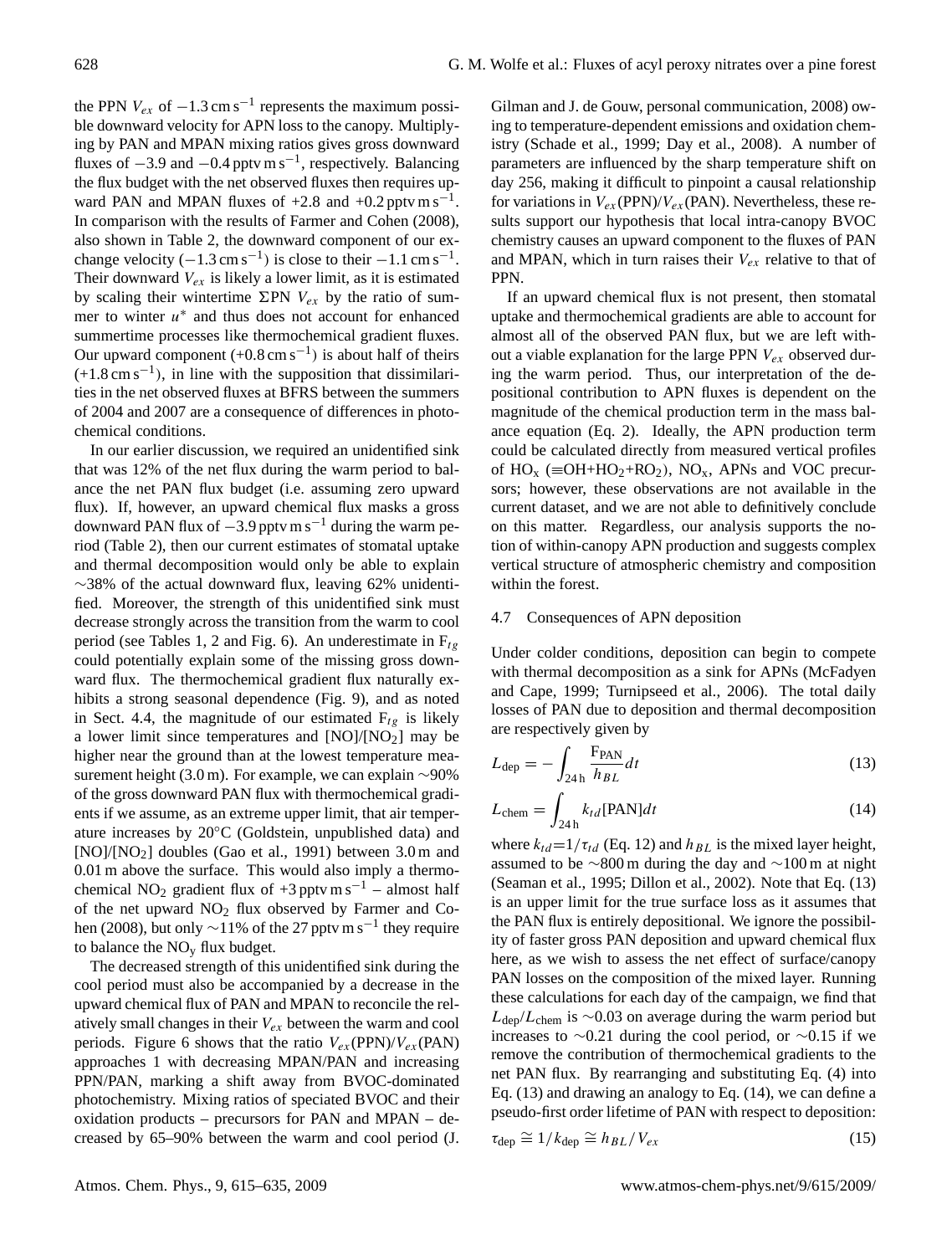This equation is reminiscent of the "boundary-layer budget" approach used by Shepson et al. (1992) to derive nighttime PAN fluxes. Typical values of  $\tau_{dep}$  for PAN ranged from 3–5 days during BEARPEX, suggesting that depositional losses can significantly compete with chemical losses ( $L_{\text{dep}}/L_{\text{chem}} \ge 1$ ) at temperatures below ∼4°C. For polluted regions in northern latitudes or during the winter, deposition could thus become the primary sink for APNs.

Transfer of atmospheric nitrogen to forested ecosystems in California is typically dominated by wet and dry deposition of nitric acid  $(HNO<sub>3</sub>)$ , as well as particulate nitrate ( $NO_3^-$ ) and ammonium ( $NH_4^+$ ) (Bytnerowicz and Fenn, 1996). To estimate the importance of APNs as a source of N to the biosphere, we use Eq. (13) to compare the total daily flux of APNs and  $HNO<sub>3</sub>$  to the forest, the latter of which was also measured via eddy covariance during BEARPEX-2007 (J. Crounse and P. Wennberg, personal communication, 2008). Removing the contribution of thermochemical gradients from the net sum APN flux and assuming that the remaining flux represents dry deposition, we find total APN deposition to be  $\sim$ 4% of daily HNO<sub>3</sub> deposition. If the gross downward sum APN flux is actually  $-4.6$  pptv m s<sup>-1</sup>  $(0.16 \text{ nmol m}^{-2} \text{ s}^{-1}$ , Table 2) and is entirely depositional – except for the  $F_{td}$  contribution (Sect. 4.4) – we estimate that APN deposition could be as much as  $19%$  of dry  $HNO<sub>3</sub>$  deposition during the summer, at the high end of previous estimates (Sparks et al., 2003). Note that this is likely an upper limit, as intra-canopy production may also perturb HNO<sub>3</sub> canopy exchange such that the gross  $HNO<sub>3</sub>$  deposition may be larger than that inferred from observed EC fluxes. Moreover, we might expect this fraction to decrease somewhat under more typical photochemical conditions (i.e. warmer temperatures) due to higher  $HNO<sub>3</sub>$  and lower APN mixing ratios (Day et al., 2008). As the influence of intra-canopy production on above-canopy APN and  $HNO<sub>3</sub>$  fluxes remains uncertain, we leave the range of potential APN contribution to the N deposition budget at 4–19%.

# **5 Conclusions**

Eddy covariance measurements over a Ponderosa pine forest from late summer to early fall indicate net downward fluxes of PAN, PPN and MPAN, with magnitudes comparable to what has been previously reported in the literature. Analysis of PAN fluxes with a standard resistance model reveals that loss to the canopy is not restricted by turbulent or molecular diffusion, suggesting a surface-limited process; however, stomatal uptake is not sufficient to explain the magnitude of observed net fluxes, and evidence points toward a temperature-dependent process. Gradients in the PAN thermal decomposition rate can explain a significant fraction of the net downward PAN flux, especially when daytime temperatures exceed 20◦C. The combination of stomatal uptake and thermochemical gradients explains 85–90% of the net PAN flux, but may only explain 38% of the gross downward PAN flux during the first half of the campaign if intracanopy PAN production contributes an upward flux as suggested by the observed higher exchange velocity of PPN relative to that of PAN and MPAN. The distribution of withincanopy sources and sinks that contribute to above-canopy APN fluxes changes considerably between summer and fall, with higher stomatal uptake and less influence from thermochemical gradients and inferred in-canopy production during the second, cooler half of the campaign.

The physical and chemical processes that occur within a forested ecosystem are intimately linked to regional photochemistry, and much work remains to acquire a full understanding of the vertical structure of emissions, deposition, transport and chemistry near the surface. Future investigations must continue to focus on detailed characterization of the vertical profiles of VOC, speciated  $NO<sub>v</sub>$  and  $HO<sub>x</sub>$ , which may influence observed fluxes. For reactive species like APNs, it is critical to quantitatively constrain the role of in-canopy production and yet-unidentified sources or sinks within the canopy, as these processes ultimately determine the degree to which APN deposition impacts the budgets of atmospheric NO<sup>y</sup> and biospheric fixed N. For example, while net loss of APNs to the canopy can compete with thermal decomposition as an  $NO<sub>y</sub>$  sink under colder conditions ( $T < 4$ °C), our analysis suggests that 25–65% of the observed net APN flux is due to thermal decomposition gradients and thus does not represent an NO<sup>y</sup> loss during summer. Moreover, the combination of the potential for upward APN fluxes driven by intra-canopy chemistry and the indirect nature of our inferred thermochemical gradient flux can further confound such estimates. If in-canopy chemistry does not cause an upward APN flux, and our inferred thermochemical gradient fluxes are approximately correct, then APN dry deposition only contributes 4% of the atmospheric fixed N source to the biosphere at BFRS. On the other hand, if in-canopy chemical production causes an upward flux of 3–13 pptv m s−<sup>1</sup> , as previous observations (Farmer and Cohen, 2008) and our constrained estimates suggest, then the gross downward flux of APNs, if predominantly depositional, could constitute as much as 19% of the atmospheric fixed N source to the canopy. Improperly accounting for the dominant PAN loss process or incorrectly partitioning a potential 20% of the dry-depositing fixed N may skew predictions of future changes in air quality and the terrestrial carbon cycle. Flux divergence measurements and computational modeling of the vertical structure of chemistry and composition within the canopy will be required to provide closure on these problems.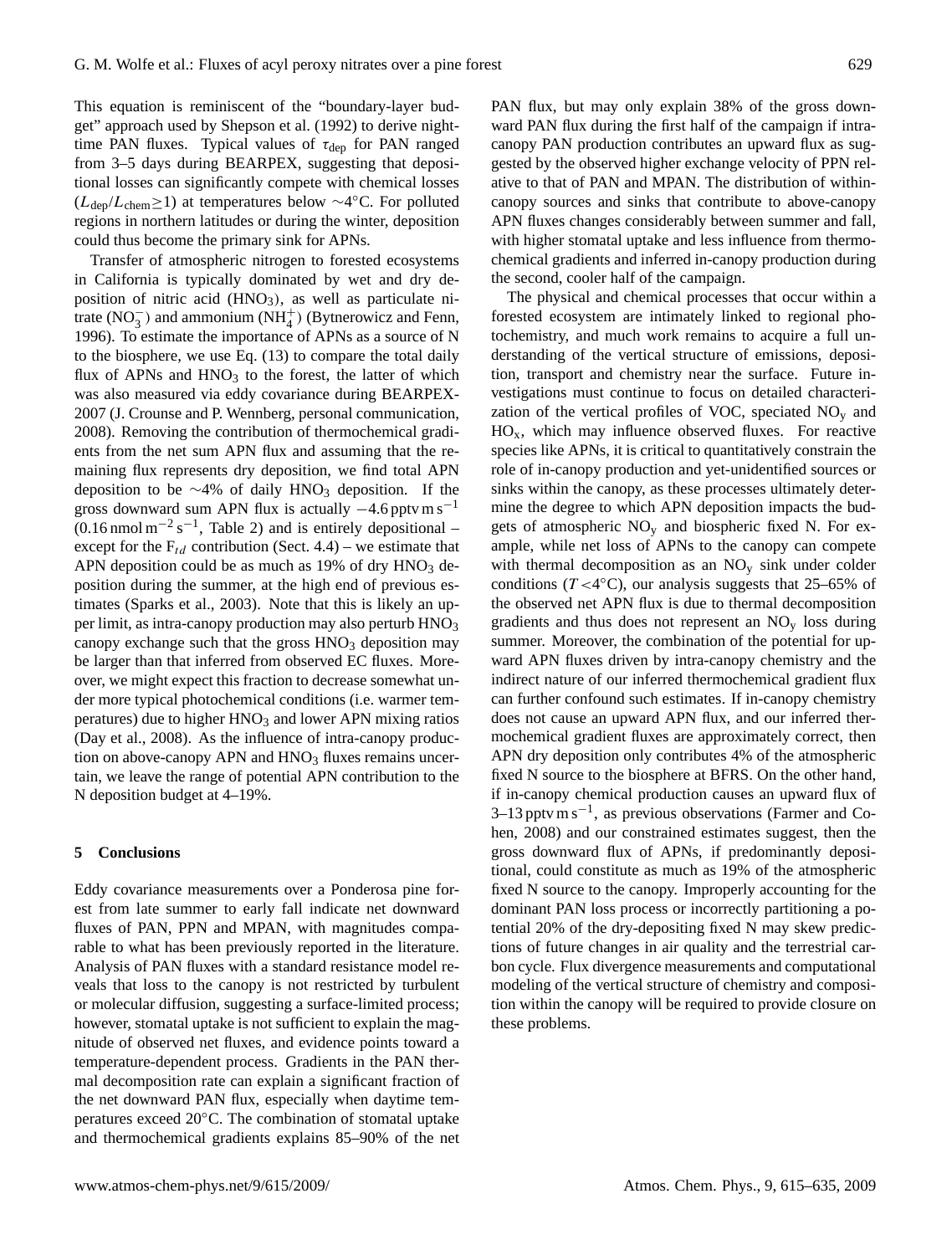# **Appendix A**

## **Methods**

# A1 TD-CIMS

Speciated APN measurements were obtained via a custombuilt thermal dissociation – chemical ionization mass spectrometer (TD-CIMS) similar to that described by Wolfe et al. (2007). Air is sub-sampled at 2.0 slpm from one of the three inlet lines into a 19 cm length of  $1/2''$  OD PFA tubing heated to 180°C, where APNs thermally dissociate into  $NO<sub>2</sub>$ and acyl peroxy radicals (Reaction R1b) with >95% efficiency. The pressure drop down the sampling lines maintains the TD inlet at ∼325 Torr; laboratory tests and model calculations indicate that this pressure drop does not affect instrument performance. The hot sample gas then passes through a critical orifice into an ion-molecule reaction region held at 60 Torr, where acyl peroxy radicals react with iodide to form carboxylate anions (Villalta and Howard, 1996; Slusher et al., 2004):

 $RC(O)O_2 + I^- \cdot (H_2O)_n \to RC(O)O^- \cdot (H_2O)_n + IO (R5)$ 

Iodide ions are generated by flowing 2.5 slpm UHP nitrogen over a methyl iodide (CH3I, Acros) permeation tube held at 45–50 $\rm{^{\circ}C}$  followed by a  $\rm{^{210}Po}\alpha$ -particle ionizer (NRD). After a reaction time of ∼64 ms, the reaction mixture passes through another orifice into a collisional dissociation chamber held at 1.3 Torr, where a static electric field of 90 V cm<sup>-1</sup> facilitates the breakup of water-ion clusters via collisions with bath gas and directs ions through a third critical orifice into a differentially-pumped mass spectrometry chamber. An RF-only octopole ion guide focuses the ions through a final orifice into the quadrupole region for mass selection and detection (Extrel).

# A2 Sensitivity and background determination

Hourly instrument calibrations were achieved by standard addition of ∼220 pptv PAN to sample air just upstream of the heated inlet. PAN was generated by an acetone-nitric oxide photolysis source (Warneck and Zerbach, 1992; Wolfe et al., 2007), which has an efficiency for conversion of NO to PAN of 93±3% as determined by comparison with similar PAN sources at the National Oceanographic and Atmospheric Administration's Earth System Research Laboratory (NOAA-ESRL) (J. Roberts and F. Flocke, personal communication, 2007) and at the University of Washington, Bothell (E. Fischer, D. Reidmiller and D. Jaffe, personal communication, 2008). Calibration spans from 0 to 1 ppbv were also performed periodically during the campaign by addition of PAN to a flow of humidified nitrogen (RH∼50%). Calibration curves were linear throughout the span range but consistently exhibited a non-zero intercept of  $\sim$ 190 counts s<sup>-1</sup>, which was subtracted from the calibration signal before calculation of instrument sensitivity. Average sensitivity to PAN during the measurement period was  $4.7 \pm 1.5$  counts pptv<sup>-1</sup> s<sup>-1</sup> (mean  $\pm 1\sigma$ ). Short-term variations in sensitivity were associated with temperature fluctuations of the trailer housing the instrument. The average variability between adjacent calibrations was less than 10%, indicating that calibrations were sufficiently frequent to capture changes in sensitivity. In CIMS, calibration constants are typically assumed to be similar between a family of compounds, and previous work has shown this to be true for most APNs with the exception of MPAN (Slusher et al., 2004). Post-campaign calibrations done at NOAA-ESRL confirmed that our TD-CIMS is equally sensitive to PAN, PPN and APAN, but less sensitive to MPAN by a factor of 4.3. Thus, the PAN sensitivity was applied to all raw APN signals to yield concentrations, and the MPAN signal was further corrected for reduced sensitivity.

Backgrounds were determined by addition of 25 ppmv NO to the sample stream, which titrates peroxy radicals before ionization. NO additions were done once per hour for each inlet. As shown in Fig. 1, APN backgrounds were sometimes significant; for example, the background at  $m/z = 58.7$ could be as much as 5–10% of the total PAN signal. In contrast, cooling the heated inlet to room temperature (eliminating APN dissociation) or passing sample gas through a 180◦C stainless steel tube filled with stainless steel wool (destroying peroxy radicals via surface reactions) gave background signals approaching those obtained when sampling pure N<sub>2</sub> (<15 counts s<sup>-1</sup>). We favor the NO-titration method to provide the most accurate estimate of the background due to the greater possibility for unknown interferences to the APN signals in a VOC-rich forest environment that may also be destroyed on hot stainless steel tubing. Based on sensitivity and background measurements, mean 1-s detection limits (S/N=2) for PAN, PPN and MPAN are estimated as 6 pptv, 4 pptv and 12 pptv, respectively. Total uncertainties for single-point concentration measurements are estimated as  $\pm$ (21%+3 pptv) for PAN and PPN and  $\pm$ (31%+3 pptv) for MPAN.

## A3 Eddy covariance

For each 27 min flux measurement period, horizontal and vertical wind vectors were despiked and rotated into the natural wind coordinate using a two-step rotation such that  $\bar{v} = \bar{w} = 0$  (McMillen, 1988). Despiking was accomplished by first removing the largest spikes by inspection. Then, a 30-point (∼10 s) running mean and standard deviation  $(\sigma)$  was used to remove points outside of a window defined by a (mean  $\pm 3\sigma$ ) window. This method gave less false spike detections than more sophisticated despiking algorithms (Højstrup, 1993), and the fraction of despiked points was typically  $\ll 1\%$ . APN mixing ratios were despiked with a similar algorithm (typically <5% of data removed) and detrended using a 10-min running mean. The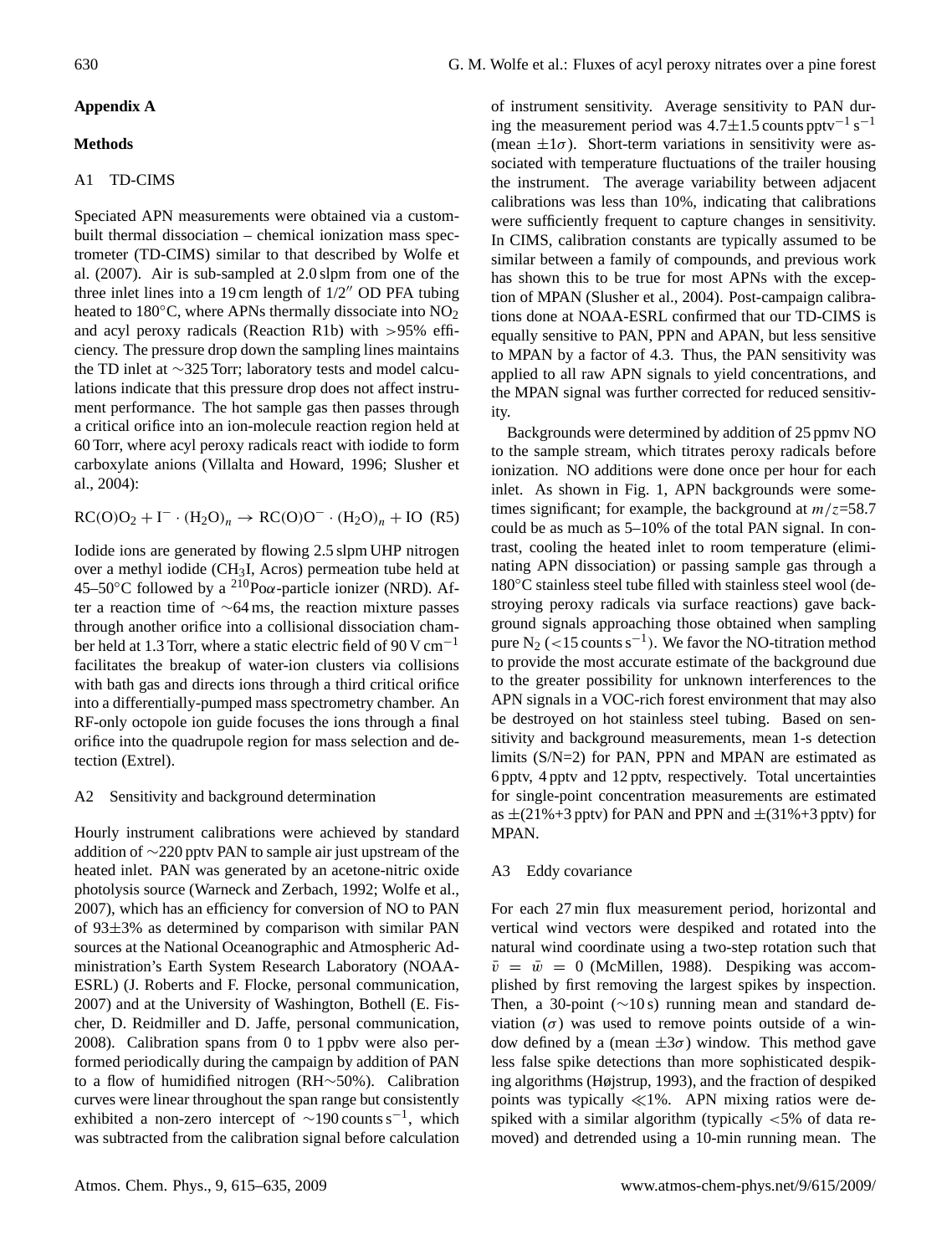selected running mean time window was sufficiently long to remove advective changes in mean mixing ratios without affecting turbulent fluxes, as the characteristic eddy scales contributing to APN fluxes were much smaller than 10 min (see Fig. 2b). Lag-correlation plots were calculated for all flux periods to determine an average lag time between scalar signals and vertical wind speed, which was then applied to each flux period before calculation of the EC flux via Eq. (1). Figure 2a shows average lag-correlation plots for PAN' and  $T_s'$  with  $w'$ . Since  $T_s'$  and  $w'$  are measured on the same sensor, their correlation is maximized at a lag of 0 points. The  $w'PAN'$  correlation is optimized at a lag of 5 points  $(-1.5 s)$ , in agreement with the calculated 1.9 s inlet tubing residence time minus the 0.4 s electronic delay in sonic anemometer measurements. The same lag was determined for  $w'PPN'$  and  $w'MPAN'$  correlations. After the lag correction, EC fluxes for PAN, PPN and MPAN were calculated as per Eq. (1), along with fluxes for momentum,  $F_{\text{mom}} = \langle u'w' \rangle$ , and sensible heat,  $F_{sh} = \rho c_p \langle w' T_s' \rangle$ , where  $\rho$  is air density and  $c_p$  is the heat capacity of air at constant pressure.

Several data quality filters were applied to the derived fluxes. Orientation of the sonic anemometer relative to mean winds was assessed by inspection of rotation angles calculated during mapping of wind vectors into the natural wind coordinate. Flux data was removed when the mean horizontal wind direction fell within the sector where the sampling tower or anemometer boom could potentially disturb the airflow. The angle required to align the vertical wind vector to give a mean vertical wind speed of zero (the "tilt angle") was typically  $\lt 5^\circ$  but could become large at night when turbulence was low. To minimize the potential errors (Foken and Wichura, 1996; Lee et al., 2004), time periods with tilt angles >5 ◦ were filtered from the data set. EC fluxes were also checked for stationarity by dividing each 27 min flux period into five 5.4 min periods, calculating the EC flux for each smaller period, and comparing the average to the EC flux for the full 27 min period. If these were not within  $\pm 30\%$  of each other (Foken and Wichura, 1996),

$$
\left| 1 - \frac{\langle w'c' \rangle_{5.4 \text{ min}}}{\langle w'c' \rangle_{27 \text{ min}}} \right| > 0.3 \tag{A1}
$$

the flux was assumed to be non-stationary and removed from the dataset. For APN fluxes, 95% of daytime data and 74% of nighttime data were stationary under these criteria. Sensible heat fluxes were 95% (day) and 60% (night) stationary, while momentum fluxes were 86% (day) and 54% (night) stationary. The lower percentage of stationary points at night is due to stable stratification of the nocturnal boundary layer and low-speed, intermittent nighttime winds. After application of all quality filters to APN fluxes, 74% of daytime data and 39% of nighttime data remained.

Instrument configuration and sampling strategies can lead to spectral attenuation of the measured covariance, causing underestimation of fluxes. Low-frequency attenuation stems

from insufficiently long sampling times or improper detrending, while high-frequency attenuation can result from sensor separation, damping of concentration fluctuations due to diffusion-related "smearing" in inlet lines and limited instrument time response. Figure 2b shows the cumulative contribution of all frequency components to the total fluxes of PAN and  $T_s$  (also known as ogive plots), averaged over a single day. Both ogives closely approach horizontal asymptotes at the ends of the spectrum, indicating that sampling was both long enough and fast enough to capture the dominant flux-carrying eddies. The  $w'PAN'$  ogive decreases more quickly than the  $w'T'_{s}$  ogive above 0.01 Hz, suggesting that some PAN flux is being lost at these frequencies, or else the distribution of flux-carrying eddies is different for these two scalars (see also Fig. 3b).

Sensor separation errors can be estimated by applying a transfer function to measured cospectra and calculating the corrected covariance (given as the area under the cospectrum). The transfer function is

$$
Tr_s(f) = \exp\left(-9.9\left(\frac{fs}{\bar{U}}\right)^{1.5}\right) \tag{A2}
$$

where f is frequency, s is sensor separation (11 cm) and U is average wind speed (Moore, 1986). Errors resulting from inlet dampening may be estimated by the same method with another transfer function,

$$
Tr_d(f) = \exp(-4\pi^2 f \Lambda L a/u^2)
$$
 (A3)

where  $\Lambda$  is the "attenuation coefficient" (∼5 for  $R_e \sim 3500$ ), L is the inlet length  $(30.5 \text{ m})$ , a is the inlet inner radius (0.65 cm) and *u* is the linear flow rate ( $\sim$ 150 m s<sup>-1</sup>) (Massman, 1991). For both sensor separation and inlet dampening, average PAN flux errors are <2%. Flux underestimates due to instrument time response can be approximated by

$$
\frac{F_{meas}}{F_{true}} = \frac{1}{1 + 2\pi \left(\tau_c/\tau_w\right)}\tag{A4}
$$

(Horst, 1997). The instrument time constant ( $\tau_c$ =0.4 s) is estimated from the TD-CIMS PAN signal response when switching between measurement modes (i.e. background to ambient and calibration to ambient). The integral turbulence timescale,  $\tau_w$ , is the timescale of dominant flux-carrying eddies and corresponds to the peak in the frequency-weighted cospectra (see Fig. 3b). For APNs,  $\tau_w$  is typically 40 s during the day and 65 s at night, giving average flux underestimates of 6% and 4%, respectively. Maximum underestimates during high-turbulence periods ( $\tau_w \sim 20$  s) were 12%. Due to the uncertainty in determining  $\tau_w$  for a single 27 min flux period, these corrections are not explicitly applied to EC fluxes but are included in the total flux uncertainty.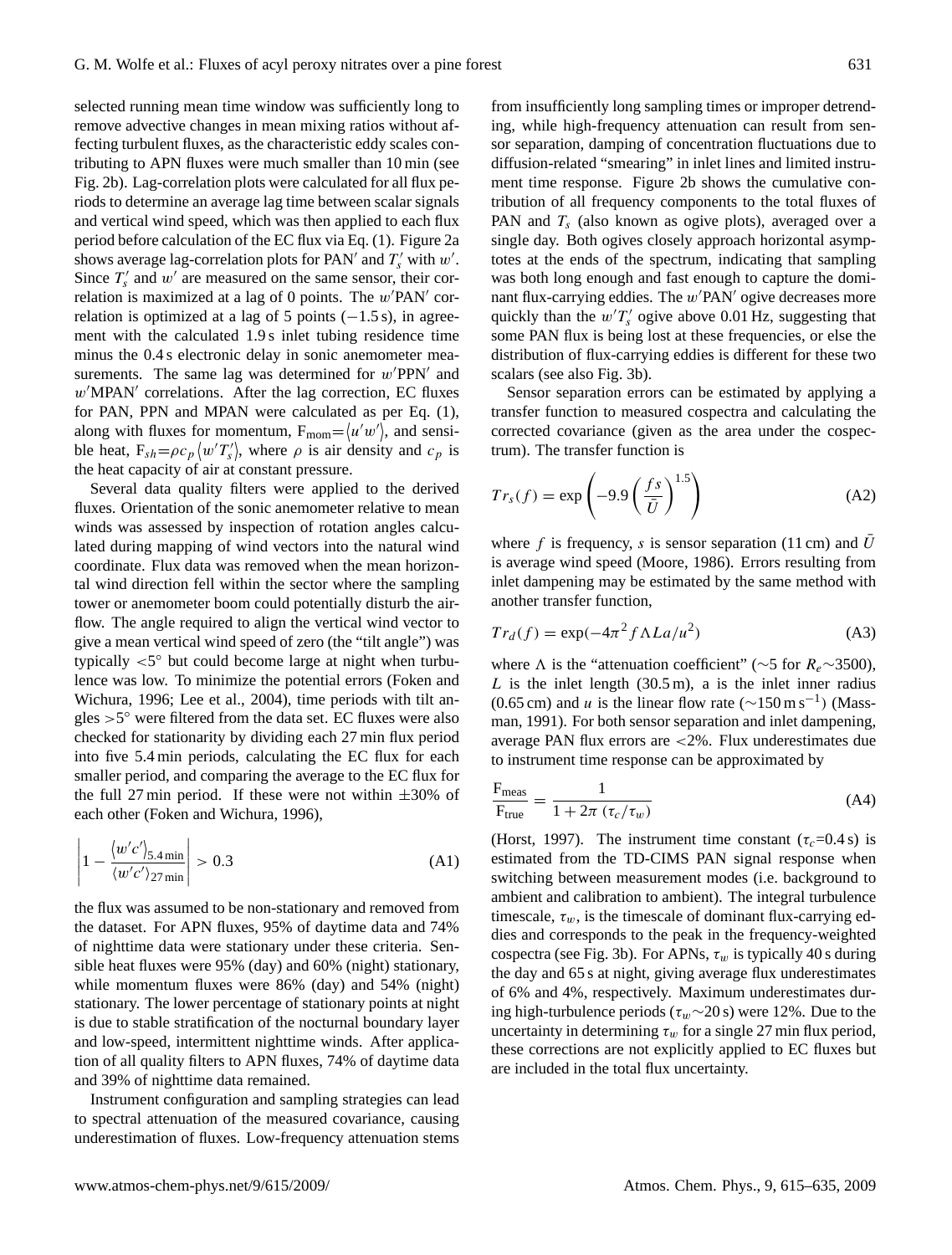Uncertainties in EC fluxes may also arise from random noise in concentration measurements. The variance in a flux measurement due to instrument noise is given by (Lenschow and Kristensen, 1985; Ritter et al., 1990)

$$
\sigma_{\text{inst}}^2 \cong \frac{\sigma_w^2 \sigma_n^2 \Delta t}{T} \tag{A5}
$$

Here, T is the averaging period (27 min),  $\Delta t$  is the sampling interval (0.3 s), and the  $\sigma^2$  variances are for vertical wind speed  $(w)$  and instrument noise  $(n)$ . For the TD-CIMS, instrument noise is described by the Poisson variance  $\sigma_n \cong \sqrt{\overline{S}}$ , where S is the average signal. Normalization by the instrument sensitivity gives  $\sigma_n$  in concentration units. Typical fractional uncertainties in APN fluxes due to instrument noise ( $\sigma_{inst}/F$ ) are  $\pm 10$ –20%. Taking into account the uncertainty in concentration measurements, spectral attenuation and instrument noise, total uncertainties in hourly EC fluxes are conservatively estimated as ±40% for PAN and PPN and  $\pm$ 50% for MPAN. Note that most of the data presented below is averaged over longer timescales, where variance is dominated by atmospheric variability rather than random errors.

*Acknowledgements.* The authors thank J. Mao, Z. Chen, X. Ren and B. Brune for providing  $HO<sub>x</sub>$  measurements, J. Gilman and J. de Gouw for VOC measurements, J. Crounse and P. Wennberg for  $HNO<sub>3</sub>$  flux data and permeation tube designs, and D. Farmer and I. Faloona for their comments on the manuscript and helpful discussion on eddy covariance and spectral analysis. We also thank P. Wooldridge for help with sonic anemometer measurements, J. Roberts, F. Flocke, E. Fischer, D. Reidmiller and D. Jaffe for assistance with instrument calibration, BFRS staff for their logistical expertise and Sierra Pacific Industries for providing the property to conduct this research. This work was largely supported by a National Science Foundation grant ATM-0633897. G. Wolfe acknowledges support from NASA Earth Systems Science Fellowship NNG-05GP64H.

Edited by: J. Lelieveld

# **References**

- Arya, S. P.: Introduction to Micrometeorology, Academic Press, San Diego, CA, USA, 1988.
- Bauer, M. R., Hultman, N. E., Panek, J. A., and Goldstein, A. H.: Ozone deposition to a ponderosa pine plantation in the Sierra Nevada Mountains (CA): A comparison of two different climatic years, J. Geophys. Res., 105, 22123–22136, 2000.
- Brown, S. S., Dibb, J. E., Stark, H., Aldener, M., Vozella, M., Whitlow, S., Williams, E. J., Lerner, B. M., Jakoubek, R., Middlebrook, A. M., DeGouw, J. A., Warneke, C., Goldan, P. D., Kuster, W. C., Angevine, W. M., Sueper, D. T., Quinn, P. K., Bates, T. S., Meagher, J. F., Fehsenfeld, F. C., and Ravishankara, A. R.: Nighttime removal of  $NO<sub>x</sub>$  in the summer marine boundary layer, Geophys. Res. Lett., 31, L07108, doi:10.1029/2004GL019412, 2004.
- Bytnerowicz, A. and Fenn, M. E.: Nitrogen deposition in California forests: a review, Environ. Pollut., 92(2), 127–146, 1996.
- California Department of Forestry and Fire Protection (CDF): 2007 Fire Incidents, online [http://cdfdata.fire.ca.gov,](http://cdfdata.fire.ca.gov) last access: 14 April 2008, 2008.
- Cleary, P. A., Wooldridge, P. J., Millet, D. B., McKay, M., Goldstein, A. H., and Cohen, R. C.: Observations of total peroxy nitrates and aldehydes: measurement interpretation and inference of OH radical concentrations, Atmos. Chem. Phys., 7, 1947– 1960, 2007,

[http://www.atmos-chem-phys.net/7/1947/2007/.](http://www.atmos-chem-phys.net/7/1947/2007/)

Day, D. A., Wooldridge, P. J., and Cohen, R. C.: Observations of the effects of temperature on atmospheric  $HNO<sub>3</sub>$ ,  $\Sigma ANs$ ,  $\Sigma PNs$ , and  $NO_x$ : evidence for a temperature-dependent  $HO_x$  source, Atmos. Chem. Phys., 8, 1867–1879, 2008,

[http://www.atmos-chem-phys.net/8/1867/2008/.](http://www.atmos-chem-phys.net/8/1867/2008/)

- Dillon, M. B., Lamanna, M. S., Schade, G. W., Goldstein, A., and Cohen, R. C.: Chemical evolution of the Sacramento urban plume: Transport and oxidation, J. Geophys. Res., 107(D5), 4045, doi:10.1029/2001JD000969, 2002.
- Dollard, G. J., Jones, B. M. R., and Davies, T. J.: Dry deposition of HNO<sub>3</sub> and PAN, A.E.R.E. Rep. R13780, Harwell Lab., Oxfordshire, UK, 1990.
- Doskey, P. V., Kotamarthi, R. V., Fukui, Y., Cook, D. R., Breitbeil III, F. W., and Wesely, M. L.: Air-surface exchange of peroxyacetyl nitrate at a grassland site, J. Geophys. Res., 109, D10310, doi:10.1029/2004JD004533, 2004.
- Dyer, A. J.: A review of flux-profile relationships, Bound.-Lay. Meteorol., 7, 363–372, 1974.
- Faloona, I. C., Tan, D., Lesher, R. L., Hazen, N. L., Frame, C. L., Simpas, J. B., Harder, H., Martinez, M., Di Carlo, P., Ren, X. R., and Brune, W. H.: A laser-induced fluorescence instrument for detecting tropospheric OH and  $HO<sub>2</sub>$ : Characteristics and calibration, J. Atmos. Chem., 47, 139–167, 2004.
- Farmer, D. K. and Cohen, R. C.: Observations of HNO3,  $\Sigma AN$ ,  $\sum$ PN and NO<sub>2</sub> fluxes: evidence for rapid HO<sub>x</sub> chemistry within a pine forest canopy, Atmos. Chem. Phys., 8, 3899–3917, 2008, [http://www.atmos-chem-phys.net/8/3899/2008/.](http://www.atmos-chem-phys.net/8/3899/2008/)
- Farmer, D. K., Wooldridge, P. J., and Cohen, R. C.: Application of thermal-dissociation laser induced fluorescence (TD-LIF) to measurement of HNO<sub>3</sub>, Salkyl nitrates, Speroxy nitrates, and NO2 fluxes using eddy covariance, Atmos. Chem. Phys., 6, 3471–3486, 2006,

[http://www.atmos-chem-phys.net/6/3471/2006/.](http://www.atmos-chem-phys.net/6/3471/2006/)

- Foken, T. and Wichura, B.: Tools for quality assessment of surfacebased flux measurements, Agr. Forest Meteorol., 78, 83–105, 1996.
- Gao, W., Wesely, M. L., and Lee, I. Y.: A numerical study of the effects of air chemistry on fluxes of NO,  $NO<sub>2</sub>$ , and  $O<sub>3</sub>$  near the surface, J. Geophys. Res., 96(D10), 18761–18769, 1991.
- Garland, J. A. and Penkett, S. A.: Absorption of peroxy acetyl nitrate and ozone by natural surfaces, Atmos. Environ., 10, 1127– 1131, 1976.
- Gerosa, G., Derghi, F., and Cieslik, S.: Comparison of Different Algorithms for Stomatal Ozone Flux Determination from Micrometeorological Measurements, Water Air Soil Pollut., 179, 309–321, 2007.
- Goldstein, A. H., Hultman, N. E., Fracheboud, J. M., Bauer, M. R., Panek, J. A., Xu, M., Qi, Y., Guenther, A. B., and Baugh,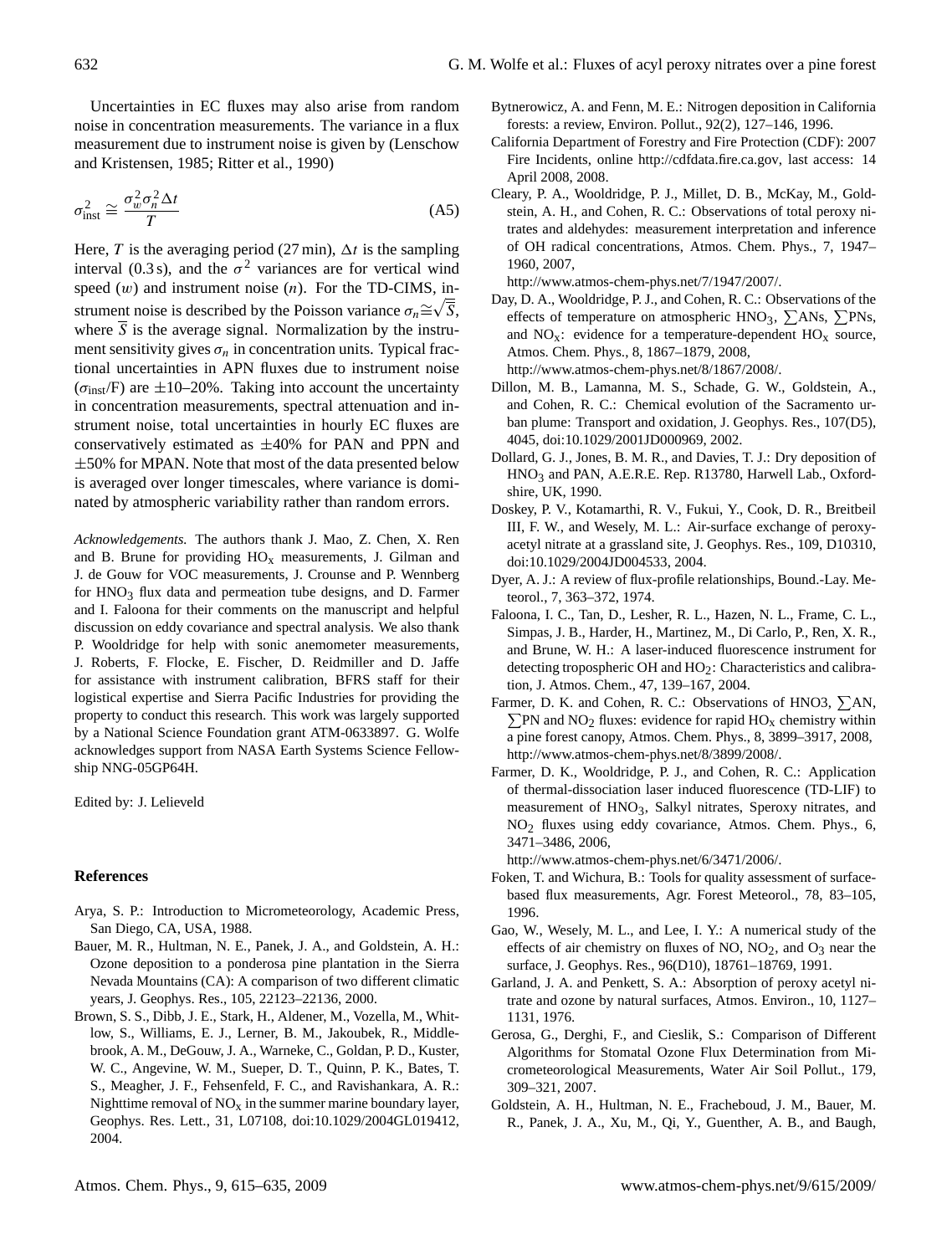W.: Effects of climate variability on the carbon dioxide, water, and sensible heat fluxes above a ponderosa pine plantation in the Sierra Nevada (CA), Agr. Forest Meteorol., 101, 113–129, 2000.

- Goldstein, A. H., McKay, M., Kurpius, M. R., Schade, G. W., Lee, A., Holzinger, R., and Rasmussen, R. A.: Forest thinning experiment confirms ozone deposition to forest canopy is dominated by reaction with biogenic VOCs, Geophys. Res. Lett., 31, L22106, doi:10.1029/2004GL021259, 2004.
- Goulding, K. W. T., Bailey, N. J., Bradbury, N. J., Hargreaves, P., Howe, M., Murphy, D. V., Poulton, P. R., and Willison, T. W.: Nitrogen deposition and its contribution to nitrogen cycling and associated soil processes, New Phytol., 139, 49–58, 1998.
- Grosjean, D., Grosjean, E., and Williams, E. L.: Thermal decomposition of PAN, PPN and vinyl-PAN, Air and Waste, 44(4), 391– 396, 1994a.
- Grosjean, D., Grosjean, E., and Williams, E. L., II: Thermal decomposition of C3-substituted peroxyacyl nitrates, Res. Chem. Intermed., 20(3–5), 447–461, 1994b.
- Hill, A. C.: Vegetation: A Sink for Atmospheric Pollutants, Japca. J. Air. Waste Ma., 21(6), 341–346, 1971.
- Højstrup, J.: A statistical data screening procedure, Meas. Sci. Technol., 4, 153–157, 1993.
- Holzinger, R., Lee, A., Paw, K. T., and Goldstein, U. A. H.: Observations of oxidation products above a forest imply biogenic emissions of very reactive compounds, Atmos. Chem. Phys., 5, 67–75, 2005,

[http://www.atmos-chem-phys.net/5/67/2005/.](http://www.atmos-chem-phys.net/5/67/2005/)

- Horst, T. W.: A simple formula for attenuation of eddy fluxes measured with first-order-response scalar sensors, Bound.-Lay. Meteorol., 82, 219–233, 1997.
- Hudman, R. C., Jacob, D. J., Cooper, O. R., Evans, M. J., Heald, C. L., Park, R. J., Fehsenfeld, F., Flocke, F., Holloway, J., Hübler, G., Kita, K., Koike, M., Kondo, Y., Neuman, A., Nowak, J., Oltmans, S., Parrish, D., Roberts, J. M., and Ryerson, T.: Ozone production in transpacific Asian pollution plumes and implications for ozone air quality in California, J. Geophys. Res., 109, D23S10, doi:10.1029/2004JD004974, 2004.
- Jensen, N. O. and Hummelshøj, P.: Derivation of canopy resistance for water vapour fluxes over a spruce forest, using a new technique for the viscous sublayer resistance, Agr. Forest Meteorol., 73, 339–352, 1995.
- Jensen, N. O. and Hummelshøj, P.: Erratum to "Derivation of canopy resistance for water vapor fluxes over a spruce forest, using a new technique for the viscous sublayer resistance", Agr. Forest Meteorol., 85, p. 289, 1997.
- Kaimal, J. C. and Finnigan, J. J.: Atmospheric Boundary Layer Flows: Their Structure and Measurement, Oxford University Press, Inc., New York, NY, USA, 1994.
- Kames, J. and Schurath, U.: Henry's Law and Hydrolysis-Rate Constants for Peroxyacyl Nitrates (PANs) Using a Homogeneous Gas-Phase Source, J. Atmos. Chem., 21, 151–164, 1995.
- Kotchenruther, R. A., Jaffe, D. A., and Jaeglé, L.: Ozone photochemistry and the role of peroxyacetyl nitrate in the springtime northeastern Pacific troposphere: Results from the Photochemical Ozone Budget of the Eastern North Pacific Atmosphere (PHOBEA) campaign, J. Geophys. Res., 106(D22), 28731– 28742, 2001.
- Kurpius, M. R. and Goldstein, A. H.: Gas-phase chemistry dominates  $O_3$  loss to a forest, implying a source of aerosols and hy-

droxyl radicals to the atmosphere, Geophys. Res. Lett., 30(7), 1371–1374, doi:10.1029/2002GL016785, 2003.

- Kurpius, M. R., Panek, J. A., Nikolov, N. T., McKay, M., and Goldstein, A. H.: Partitioning of water flux in a Sierra Nevada ponderosa pine plantation, Agr. Forest Meteorol., 117, 173–192, doi:10.1016/S0168-1923(03)00062-5, 2003.
- LaFranchi, B. W., Wolfe, G. M., Thornton, J. A., et al.: Observations of acyl peroxy nitrates (PAN, PPN, and MPAN) during BEARPEX 2007: Constraints on temperature dependent sources of peroxy acetyl and hydroxyl (OH) radicals, Atmos. Chem. Phys, accepted, 2008.
- Lee, X., Massman, W., and Law, B.: Handbook of Micrometeorology: A Guide for Surface Flux Measurement and Analysis, Kluwer Academic Publishers, Dordrecht, The Netherlands, 2004.
- Lenschow, D. H. and Kristensen, L.: Uncorrelated noise in turbulence measurements, J. Ocean. Atmos. Technol., 2, 68–81, 1985.
- Lenschow, D. H. and Raupach, M. R.: The attenuation of fluctuations in scalar concentrations through sampling tubes, J. Geophys. Res., 96, 5259–5268, 1991.
- Magnani, F., Mencuccini, M., Borghetti, M., Berbigier, P., Berninger, F., Delzon, S., Grelle, A., Hari, P., Jarvis, P. G., Kolari, P., Kowalski, A. S., Lankreijer, H., Law, B. E., Lindroth, A., Loustau, D., Manca, G., Moncrieff, J. B., Rayment, M., Tedeschi, V., Valentini, R., and Grace, J.: The human footprint in the carbon cycle of temperate and boreal forests, Nature, 447, 7146, 849–851, 2007.
- Massman, W.: The Attenuation of Concentration Fluctuations in Turbulent Flow Through a Tube, J. Geophys. Res., 96(D8), 15269–15273, 1991.
- McFadyen, G. G. and Cape, J. N.: Physical and chemical influences on PAN concentrations at a rural site, Atmos. Environ., 33(18), 2929–2940, 1999.
- McMillen, R. T.: An eddy correlation technique with extended applicability to non-simple terrain, Bound.-Lay. Meteorol., 43, 231–245, 1988.
- Mihelcic, D., Holland, F., Hofzumahaus, A., Hoppe, L., Konrad, S., Müsgen, P., Pätz, H.-W., Schäfer, H. J., Schmitz, T., Volz-Thomas, A., Bächmann, K., Schlomski, S., Platt, U., Geyer, A., Alicke, B., and Moortgat, G. K.: Peroxy radicals during BERLIOZ at Pabstthum: Measurements, radical budgets and ozone production, J. Geophys. Res., 108, 8254, doi:10.1029/2001JD001014, 2003.
- Misson, L., Tang, J., Xu, M., McKay, M., and Goldstein, A.: Influences of recovery from clear-cut, climate variability, and thinning on the carbon balance of a young ponderosa pine plantation, Agr. Forest Meteorol., 130, 207–222, 2005.
- Monteith, J. L. and Unsworth, M. H.: Principles of Environmental Physics, 2nd ed., Edward Arnold, London, UK, , 1990.
- Moore, C. J.: Frequency response correction for eddy correlation, Bound.-Lay. Meteorol., 37, 17–36, 1986.
- Moxim, W. J., Levy II, H., and Kasibhatla, P. S.: Simulated global tropospheric PAN: Its transport and impact on  $NO<sub>x</sub>$ , J. Geophys. Res., 101(D7), 12621–12638, 1996.
- Murphy, J. G., Day, D. A., Cleary, P. A., Wooldridge, P. J., and Cohen, R. C.: Observations of the diurnal and seasonal trends in nitrogen oxides in the western Sierra Nevada, Atmos. Chem. Phys., 6, 5321–5338, 2006,
	- [http://www.atmos-chem-phys.net/6/5321/2006/.](http://www.atmos-chem-phys.net/6/5321/2006/)